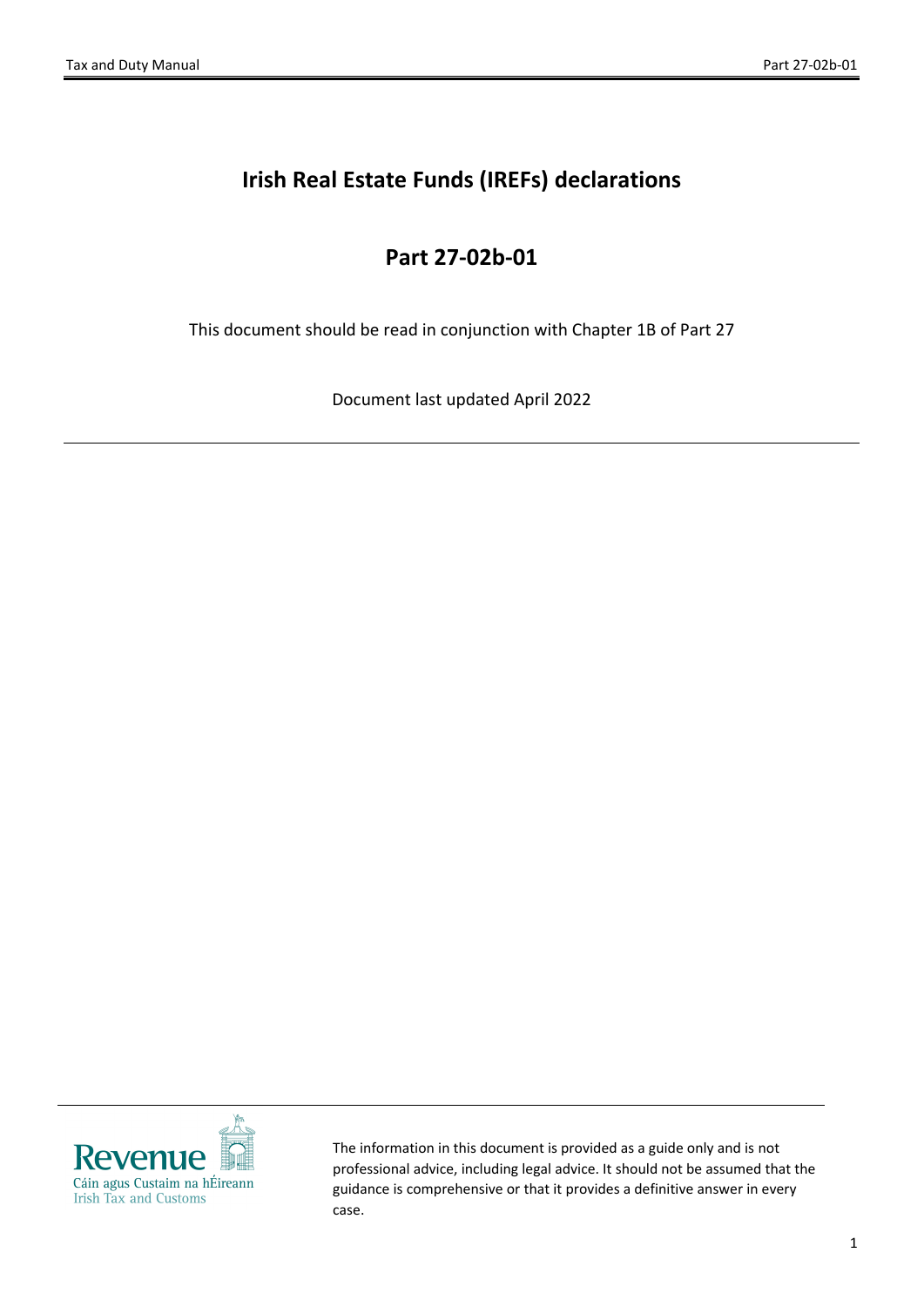### **Table of Contents**

| Approved Retirement Fund ("ARF")/Approved Minimum Retirement Fund ("AMRF") <sup>1</sup> 8                         |  |
|-------------------------------------------------------------------------------------------------------------------|--|
|                                                                                                                   |  |
|                                                                                                                   |  |
|                                                                                                                   |  |
|                                                                                                                   |  |
|                                                                                                                   |  |
|                                                                                                                   |  |
|                                                                                                                   |  |
| Qualifying intermediary <sup>1</sup> acting on behalf of pension schemes, PRSAs, ARFs, AMRFs, charities or credit |  |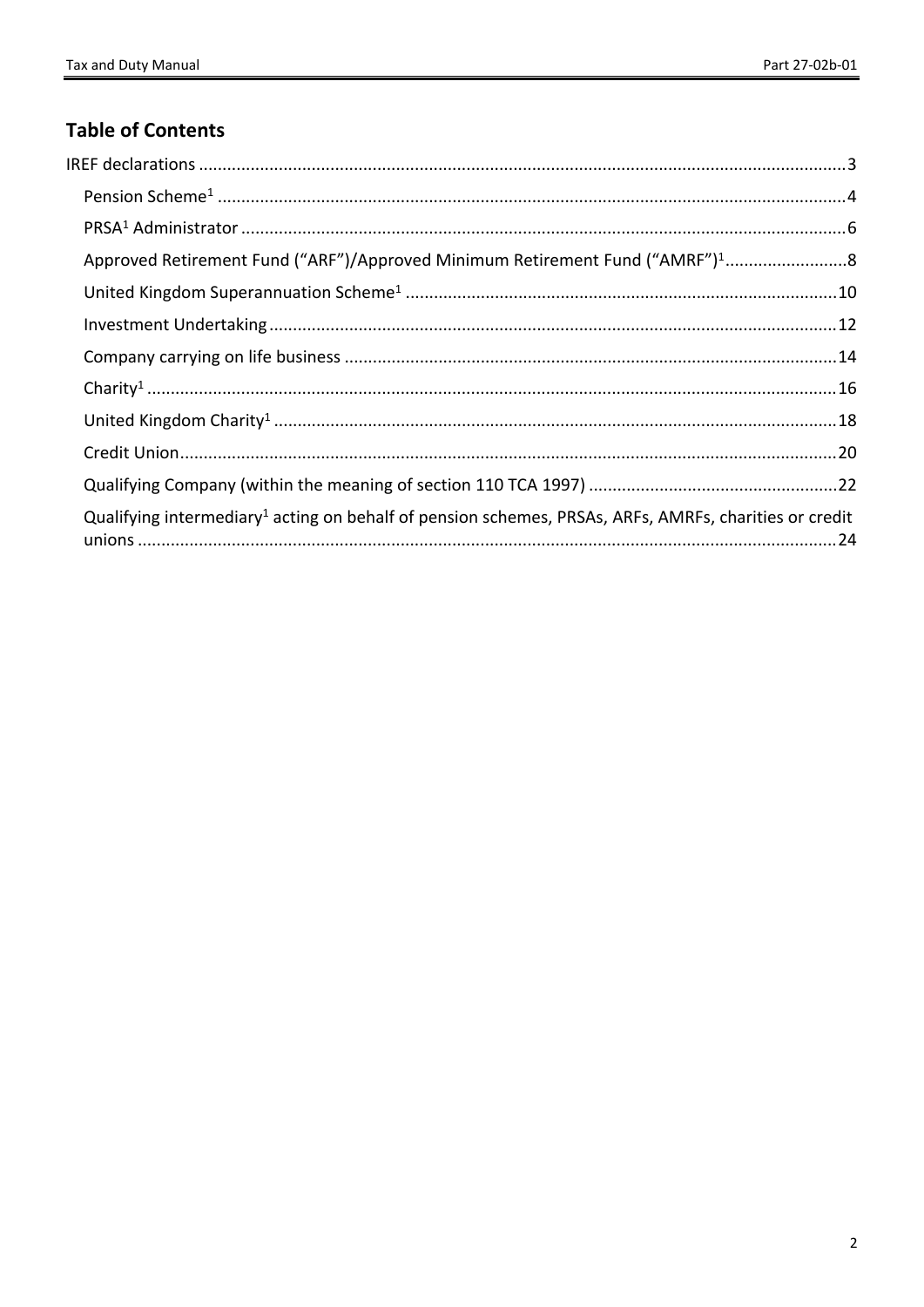### <span id="page-2-0"></span>IREF declarations

Section 739K(1) defines a specified person for the purposes of Chapter 1B. A number of persons are specifically excluded from being specified persons provided that the appropriate declaration form has been provided to the IREF immediately before the IREF taxable event.

The authorised IREF declaration forms are included at the end of this manual for the following unit holders:

- Pension Scheme
- PRSA (including vested PRSA) Administrator
- ARF / AMRF
- UK Superannuation Scheme
- Investment undertaking (or a sub-fund that is a unit holder in another sub-fund of the same umbrella scheme)
- Company carrying on life business
- Charity
- UK Charity
- Credit Union
- Qualifying Company
- Qualifying intermediaries acting on behalf of pension schemes, PRSAs (including vested PRSAs), ARFs, AMRFs, equivalent EU or EEA pension schemes, charities or credit unions.

The happening of an IREF taxable event in the absence of an appropriate declaration triggers a charge to IREF withholding tax, which is only refundable in certain limited circumstances (e.g. DTA relief). As the IREF regime was introduced in Finance Act 2016, Revenue understood that it was likely that it would take a number of weeks or months for IREFs, particularly those with a number of unit holders, to get the appropriate declarations in place. Therefore:

- in respect of IREF taxable events which occurred before 30 June 2017,
- in respect of a unit holder who would not be a specified person if the appropriate declaration was in place and
- where the appropriately completed declaration was in place by 1 July 2017

IREF withholding tax did not need to be applied.

Where an IREF:

- applied the IREF withholding tax to such an IREF taxable event and
- subsequently received the appropriate declaration before 1 July 2017,

then, the IREF may refund any IREF withholding tax to the unit holder.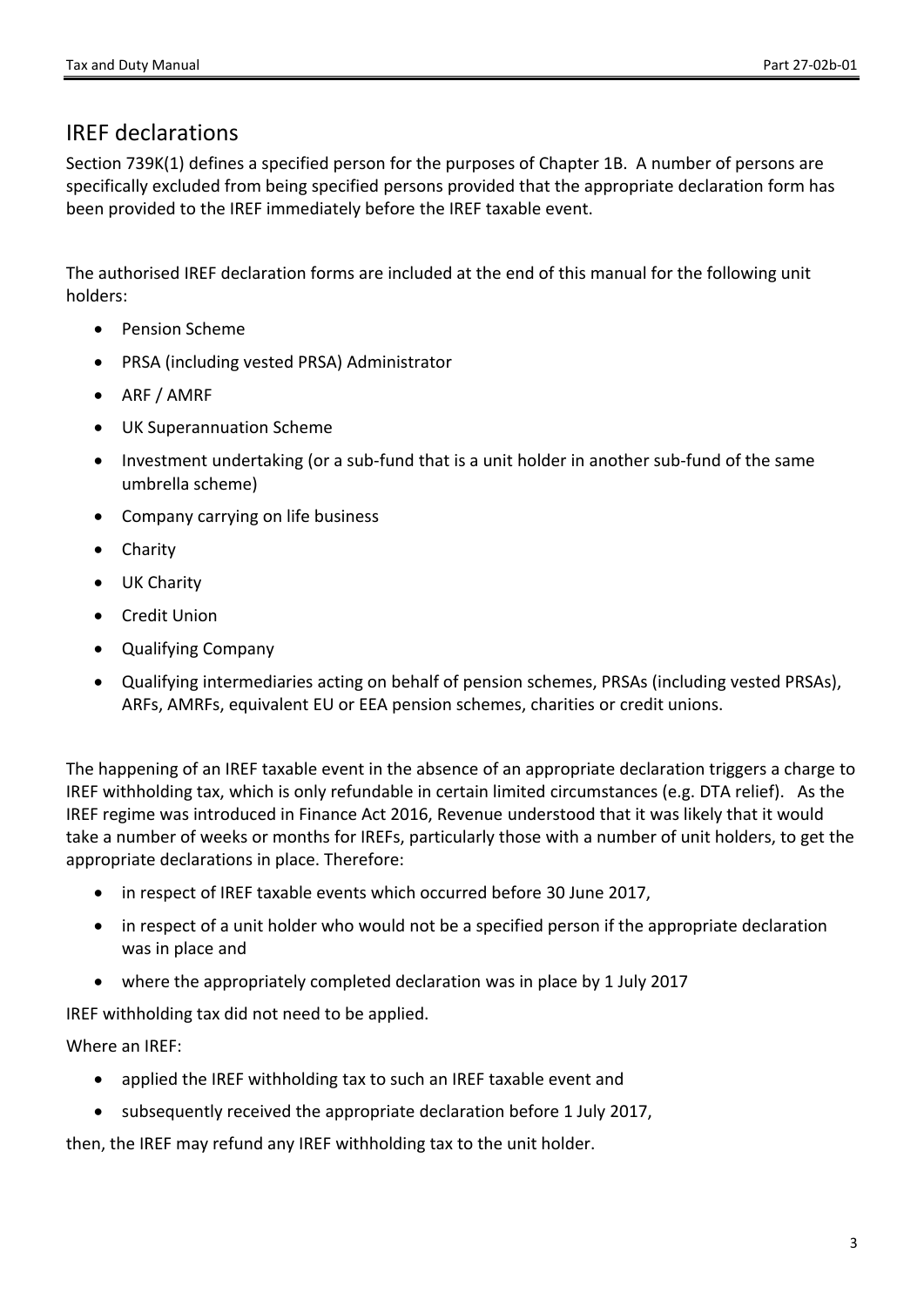<span id="page-3-0"></span>

| Pension Scheme <sup>1</sup> |
|-----------------------------|
|                             |

| Name of nominee account holder (if relevant): __________________________________                                             |
|------------------------------------------------------------------------------------------------------------------------------|
| Pension scheme address: National Assembly of Pension Scheme and The Pension Scheme and The Pension Scheme and T              |
| ,我们也不会有什么。""我们的人,我们也不会有什么?""我们的人,我们也不会有什么?""我们的人,我们也不会有什么?""我们的人,我们也不会有什么?""我们的人                                             |
| Irish tax reference number/TIN of the pension scheme: ___________________________                                            |
| Country of authorisation of the pension scheme: ________________________________                                             |
|                                                                                                                              |
| (in respect of which this declaration is being made)                                                                         |
|                                                                                                                              |
| (to whom declaration is being made)                                                                                          |
| I declare that at the time of making this declaration, the person entitled to the units is a pension<br>$\bullet$<br>scheme; |
| • I declare that at the time of making this declaration, the above named pension scheme is entitled                          |

- to the units in respect of which this declaration is made; I certify that the pension scheme is not a specified person (within the meaning of section 739K, following the application of section 739M);
- I undertake to notify the IREF if the above named pension scheme becomes a specified person;
- I certify that, to the best of my knowledge and belief, the IREF is not a personal portfolio IREF in respect of the pension scheme;
- I certify that, to the best of my knowledge and belief, the information contained in this declaration is true and correct.

**Signature of declarant:**

**Name of authorised signatory<sup>3</sup> (print):**

**Capacity in which declaration is made:**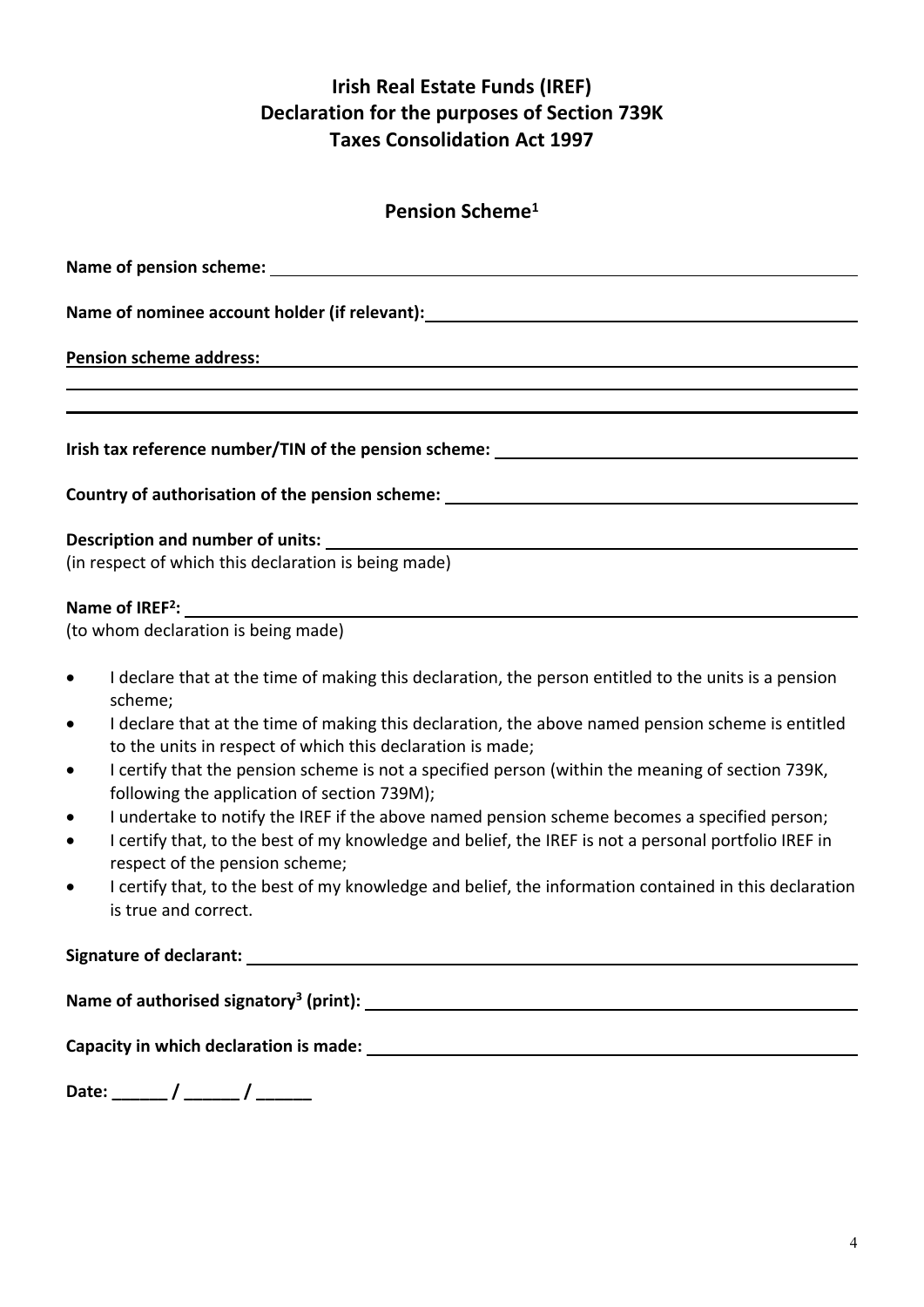- 1. A pension scheme is a fund approved under section 774, 784(4) or 785(5) or a person exempt from income tax under section 790B or an equivalent scheme authorised by a Member State or an EEA State and subject to equivalent supervisory and regulatory arrangements. For further details on equivalency please refer to the Tax and Duty Manual (TDM) [Part](https://www.revenue.ie/en/tax-professionals/tdm/income-tax-capital-gains-tax-corporation-tax/part-27/27-01b-02.pdf) [27-01b-02](https://www.revenue.ie/en/tax-professionals/tdm/income-tax-capital-gains-tax-corporation-tax/part-27/27-01b-02.pdf).
- 2. The IREF is either
	- (i) the investment undertaking, or
	- (ii) where the investment undertaking is an umbrella scheme, the sub-fund in which units are held.
- 3. This declaration must be signed by:
	- (i) the administrator (within the meaning of Section 770 TCA, 1997) in the case of an exempt approved scheme (within the meaning of Section 774 TCA, 1997), or
	- (ii) the person lawfully carrying on in the State the business of granting annuities on human life with whom the contract is made in the case of a retirement annuity contract to which section 784 or 785 TCA, 1997 applies, or the trustees in the case of a trust scheme to which section 784 or 785 TCA, 1997 applies, or
	- (iii) a person who holds power of attorney from the pension scheme. A copy of the power of attorney should be furnished to support this declaration.
- 4. This is a form authorised by the Revenue Commissioners. It may be subject to inspection by Revenue. It is an offence to make a false declaration.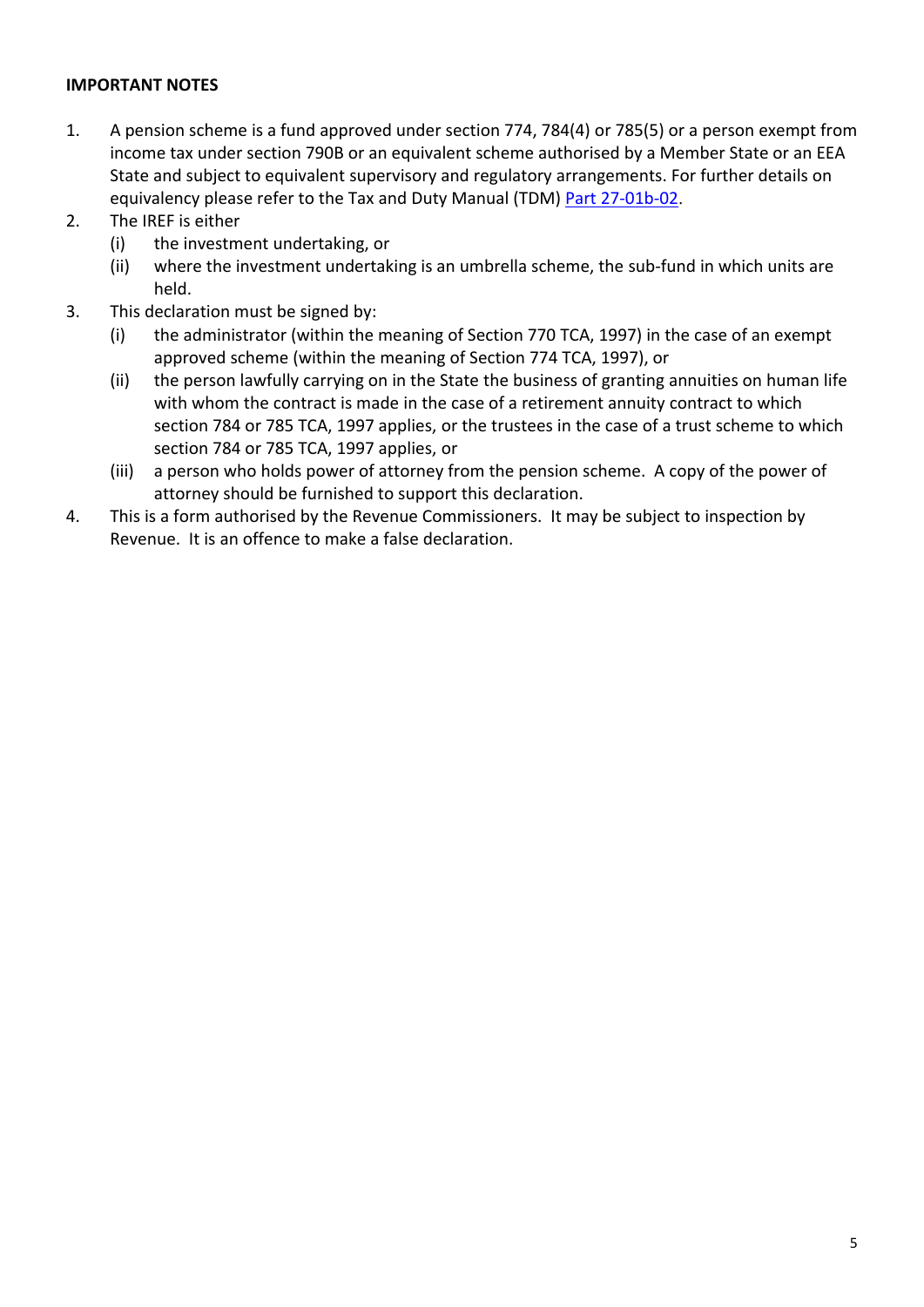## <span id="page-5-0"></span>**PRSA<sup>1</sup> Administrator**

| Name of nominee account holder (if relevant): __________________________________                                                                                                     |  |  |
|--------------------------------------------------------------------------------------------------------------------------------------------------------------------------------------|--|--|
|                                                                                                                                                                                      |  |  |
|                                                                                                                                                                                      |  |  |
| ,我们也不会有什么。""我们的人,我们也不会有什么?""我们的人,我们也不会有什么?""我们的人,我们也不会有什么?""我们的人,我们也不会有什么?""我们的人                                                                                                     |  |  |
| Country of authorisation of the PRSA Administrator: ____________________________                                                                                                     |  |  |
| Name of Beneficial Owner: __________                                                                                                                                                 |  |  |
| (The beneficial owner is the person who is beneficially entitled to the units and on whose behalf the<br>PRSA Administrator is acting)                                               |  |  |
| Address of Beneficial Owner: North American Section 1997 and 2008 and 2008 and 2008 and 2008 and 2008 and 2008                                                                       |  |  |
| Irish tax reference number/TIN of the Beneficial Owner: ________________________                                                                                                     |  |  |
|                                                                                                                                                                                      |  |  |
| Description and number of units:<br>(in respect of which this declaration is being made)                                                                                             |  |  |
|                                                                                                                                                                                      |  |  |
| Name of IREF <sup>2</sup> :<br>the control of the control of the control of the control of the control of the control of                                                             |  |  |
| (to whom declaration is being made)                                                                                                                                                  |  |  |
| I declare that at the time this declaration is made, the units in respect of which this declaration is<br>made-                                                                      |  |  |
| are assets of a PRSA, and,<br>$\circ$                                                                                                                                                |  |  |
| are managed by the declarer for the above named individual who is beneficially entitled to<br>$\circ$<br>the units;                                                                  |  |  |
| I certify that the PRSA is not a specified person (within the meaning of section 739K, following the<br>$\bullet$<br>application of section 739M);                                   |  |  |
| I undertake that, if the units cease to be assets of the PRSA, including a case where the units are<br>$\bullet$<br>transferred to another PRSA, I will notify the IREF accordingly; |  |  |
| I undertake to notify the IREF if the above name PRSA becomes a specified person;<br>$\bullet$                                                                                       |  |  |
| I certify that, to the best of my knowledge and belief, the IREF is not a personal portfolio IREF in<br>$\bullet$<br>respect of the PRSA;                                            |  |  |
| I certify that to the best of my knowledge and belief, the information contained in this declaration<br>$\bullet$<br>is true and correct.                                            |  |  |
|                                                                                                                                                                                      |  |  |
|                                                                                                                                                                                      |  |  |
|                                                                                                                                                                                      |  |  |
| Date: ______ / ______ / ______                                                                                                                                                       |  |  |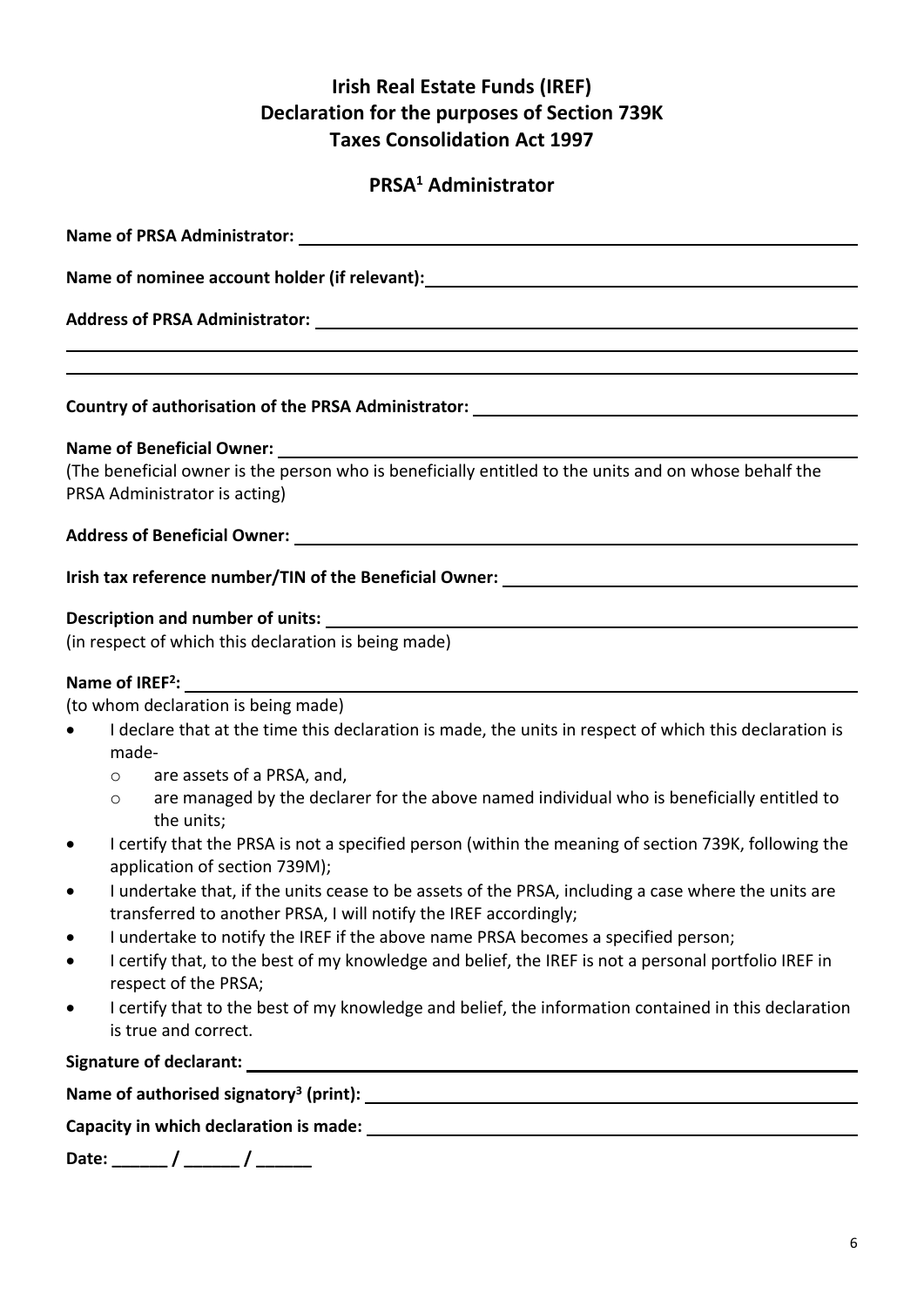- 1. PRSA includes a vested PRSA within the meaning of section 790D(1) and an equivalent scheme authorised by a Member State or an EEA State and subject to equivalent supervisory and regulatory arrangements. For further details on equivalency please refer to the TDM [Part](https://www.revenue.ie/en/tax-professionals/tdm/income-tax-capital-gains-tax-corporation-tax/part-27/27-01b-02.pdf) [27-01b-](https://www.revenue.ie/en/tax-professionals/tdm/income-tax-capital-gains-tax-corporation-tax/part-27/27-01b-02.pdf)[02](https://www.revenue.ie/en/tax-professionals/tdm/income-tax-capital-gains-tax-corporation-tax/part-27/27-01b-02.pdf).
- 2. The IREF is either:
	- (i) the investment undertaking, or

(ii) where the investment undertaking is an umbrella scheme, the sub-fund in which the units are held.

- 3. This declaration must be signed by a PRSA administrator. Where a PRSA administrator is a company, the declaration must be signed by the company secretary or such other authorised officer. It may also be signed by a person who holds power of attorney from the declarant. A copy of the power of attorney should be furnished with this declaration.
- 4. This is a form authorised by the Revenue Commissioners. It may be subject to inspection by Revenue. It is an offence to make a false declaration.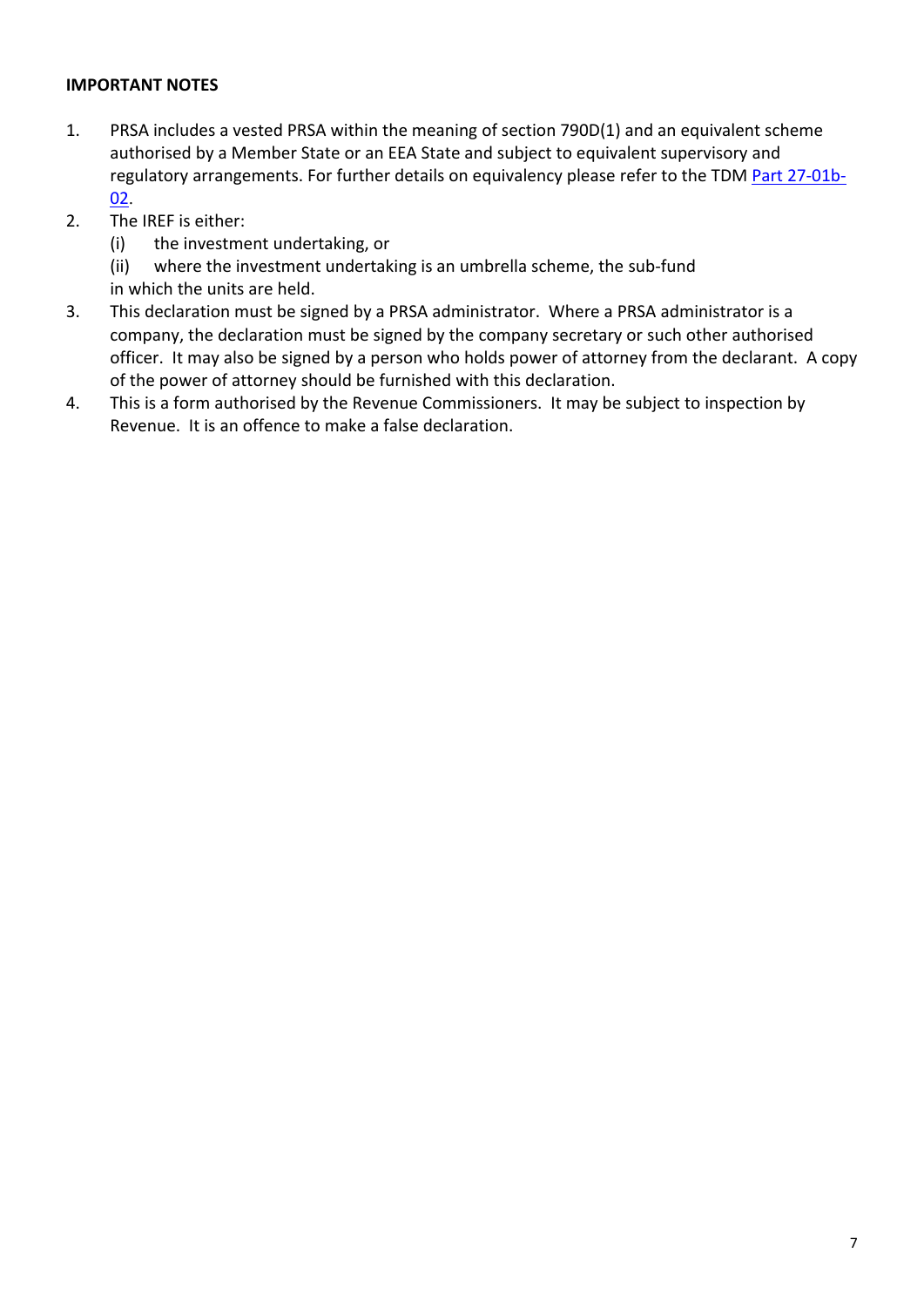<span id="page-7-0"></span>

| Approved Retirement Fund ("ARF")/Approved Minimum Retirement Fund ("AMRF") <sup>1</sup>                             |
|---------------------------------------------------------------------------------------------------------------------|
|                                                                                                                     |
| Name of nominee account holder (if relevant): Name is a series of the series of the series of the series of the     |
|                                                                                                                     |
|                                                                                                                     |
| (beneficial owner is the person who is beneficially entitled to the units and on whose behalf the                   |
| qualifying fund manager is acting)                                                                                  |
|                                                                                                                     |
|                                                                                                                     |
|                                                                                                                     |
| (in respect of which this declaration is being made)                                                                |
|                                                                                                                     |
| (to whom declaration is being made)                                                                                 |
| I declare that at the time this declaration is made, the units in respect of which this declaration is<br>$\bullet$ |
| made-                                                                                                               |
| o are assets of an ARF/AMRF,* and,                                                                                  |
| are managed by the declarant for the above named individual who is beneficially entitled to<br>$\circ$              |
| the units;                                                                                                          |

- where the units are transferred to another such fund; I certify that the ARF/AMRF\* is not a specified person (within the meaning of section 739K, following the application of section 739M);
- I undertake to notify the IREF if the above named ARF / AMRF\* becomes a specified person;
- I certify that, to the best of my knowledge and belief, the IREF is not a personal portfolio IREF in respect of the ARF/AMRF\*;
- I certify that to the best of my knowledge and belief, the information contained in this declaration is true and correct.

### **\*Delete as appropriate**

| <b>Signature of declarant:</b>                     |  |
|----------------------------------------------------|--|
| Name of authorised signatory <sup>3</sup> (print): |  |
| Capacity in which declaration is made:             |  |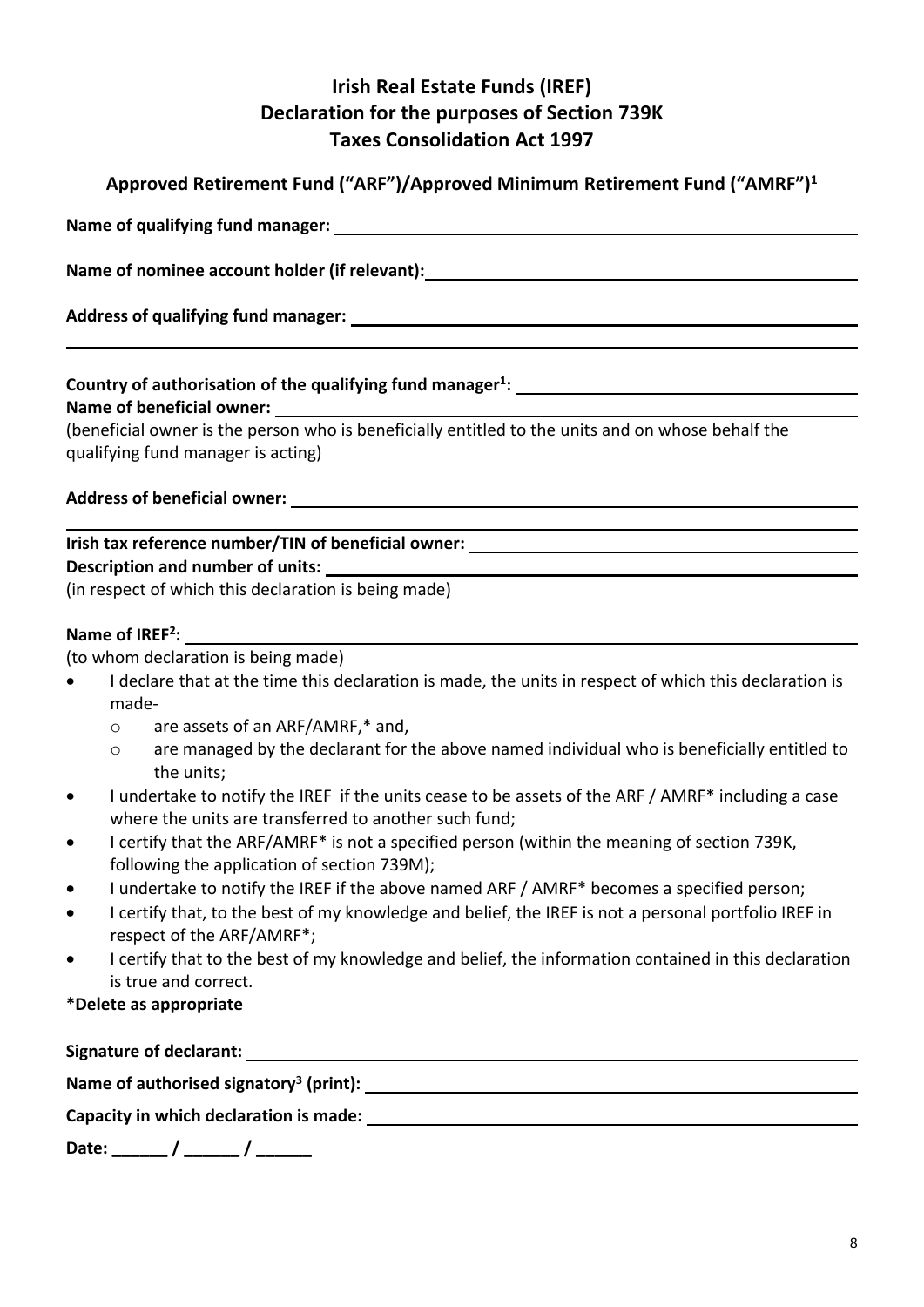- 1. An ARF is an approved retirement fund within the meaning of section 784A and an AMRF is an approved minimum retirement fund within the meaning of section 784C, or an equivalent scheme authorised by a Member State or an EEA State and subject to equivalent supervisory and regulatory arrangements. For further details on equivalency please refer to the TDM [Part](https://www.revenue.ie/en/tax-professionals/tdm/income-tax-capital-gains-tax-corporation-tax/part-27/27-01b-02.pdf) [27-01b-](https://www.revenue.ie/en/tax-professionals/tdm/income-tax-capital-gains-tax-corporation-tax/part-27/27-01b-02.pdf)[02](https://www.revenue.ie/en/tax-professionals/tdm/income-tax-capital-gains-tax-corporation-tax/part-27/27-01b-02.pdf).
- 2. The IREF is either:
	- (i) the investment undertaking, or
	- (ii) where the investment undertaking is an umbrella scheme, the sub-fund in which the units are held.
- 3. This declaration must be signed by a qualifying fund manager of an approved retirement fund/an approved minimum retirement fund. Where a qualifying fund manager is a company, the declaration must be signed by the company secretary or such other authorised officer. It may also be signed by a person who holds power of attorney from the declarant. A copy of the power of attorney should be furnished with this declaration.
- 4. This is a form authorised by the Revenue Commissioners. It may be subject to inspection by Revenue. It is an offence to make a false declaration.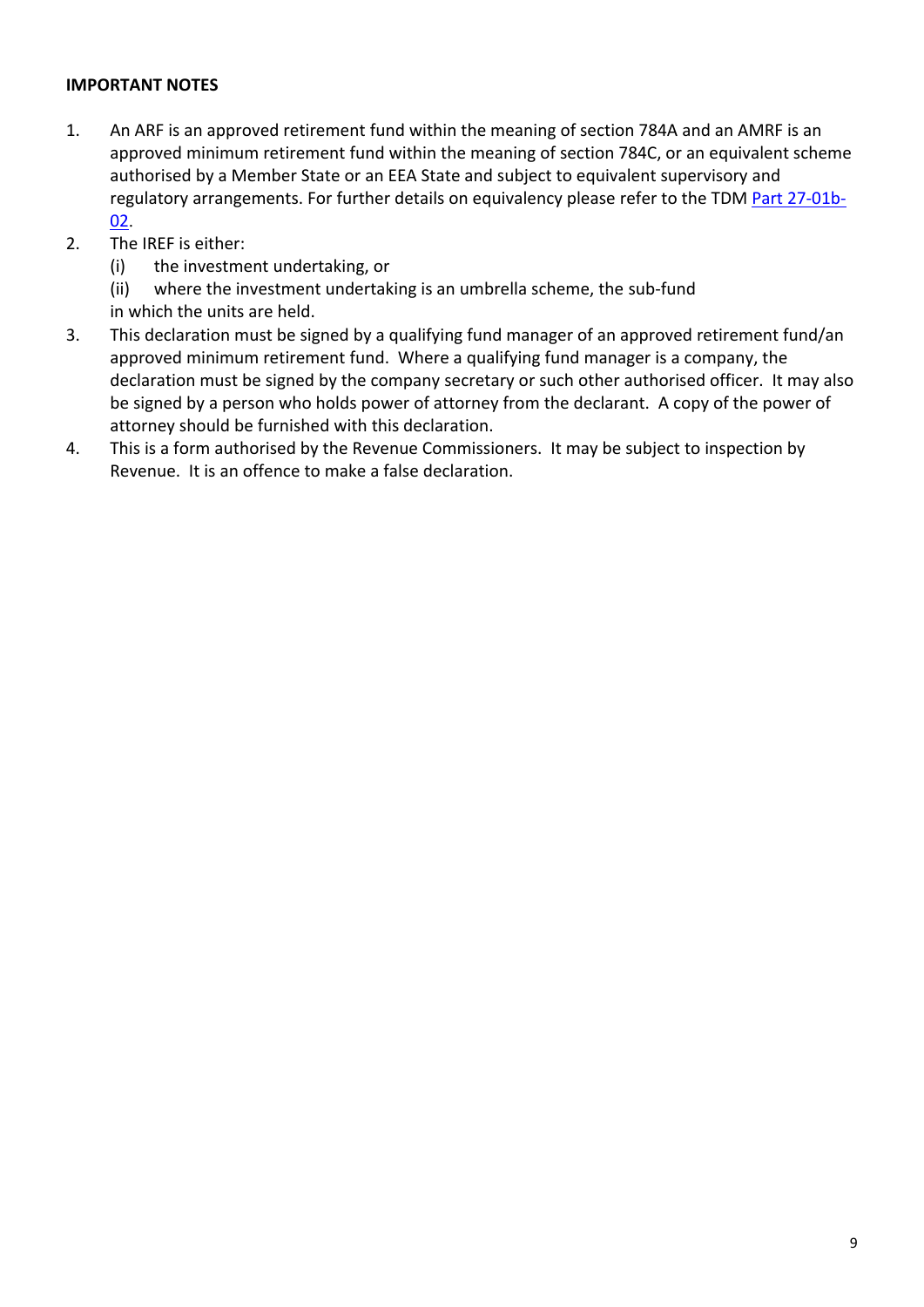# <span id="page-9-0"></span>**United Kingdom Superannuation Scheme<sup>1</sup>**

| Name of superannuation scheme: Name of superannuation scheme:                                                                                                                                                                                                                                                                                                                                                                                                                                                                                                                                                                                                                                                                                                                                                                                  |
|------------------------------------------------------------------------------------------------------------------------------------------------------------------------------------------------------------------------------------------------------------------------------------------------------------------------------------------------------------------------------------------------------------------------------------------------------------------------------------------------------------------------------------------------------------------------------------------------------------------------------------------------------------------------------------------------------------------------------------------------------------------------------------------------------------------------------------------------|
| Name of nominee account holder (if relevant):___________________________________                                                                                                                                                                                                                                                                                                                                                                                                                                                                                                                                                                                                                                                                                                                                                               |
|                                                                                                                                                                                                                                                                                                                                                                                                                                                                                                                                                                                                                                                                                                                                                                                                                                                |
|                                                                                                                                                                                                                                                                                                                                                                                                                                                                                                                                                                                                                                                                                                                                                                                                                                                |
|                                                                                                                                                                                                                                                                                                                                                                                                                                                                                                                                                                                                                                                                                                                                                                                                                                                |
|                                                                                                                                                                                                                                                                                                                                                                                                                                                                                                                                                                                                                                                                                                                                                                                                                                                |
| (in respect of which this declaration is being made)                                                                                                                                                                                                                                                                                                                                                                                                                                                                                                                                                                                                                                                                                                                                                                                           |
| Name of IREF <sup>2</sup> :                                                                                                                                                                                                                                                                                                                                                                                                                                                                                                                                                                                                                                                                                                                                                                                                                    |
| (to whom declaration is being made)                                                                                                                                                                                                                                                                                                                                                                                                                                                                                                                                                                                                                                                                                                                                                                                                            |
| I declare that at the time of making this declaration, the above-named superannuation scheme<br>$\bullet$<br>has been certified by the Competent Authority of the United Kingdom as equivalent to an Irish<br>superannuation scheme, for the purposes of Article 11 of the Double Tax Agreement between<br>Ireland and the United Kingdom;<br>I declare that at the time of making this declaration, the above-mentioned superannuation<br>$\bullet$<br>scheme is entitled to the units in respect of which this declaration is made;<br>I undertake to notify the IREF if the above-named superannuation scheme becomes a specified<br>$\bullet$<br>person (within the meaning of section 739K);<br>I certify that to the best of my knowledge and belief, the information contained in this declaration<br>$\bullet$<br>is true and correct. |
|                                                                                                                                                                                                                                                                                                                                                                                                                                                                                                                                                                                                                                                                                                                                                                                                                                                |
|                                                                                                                                                                                                                                                                                                                                                                                                                                                                                                                                                                                                                                                                                                                                                                                                                                                |
| Capacity in which declaration is made:                                                                                                                                                                                                                                                                                                                                                                                                                                                                                                                                                                                                                                                                                                                                                                                                         |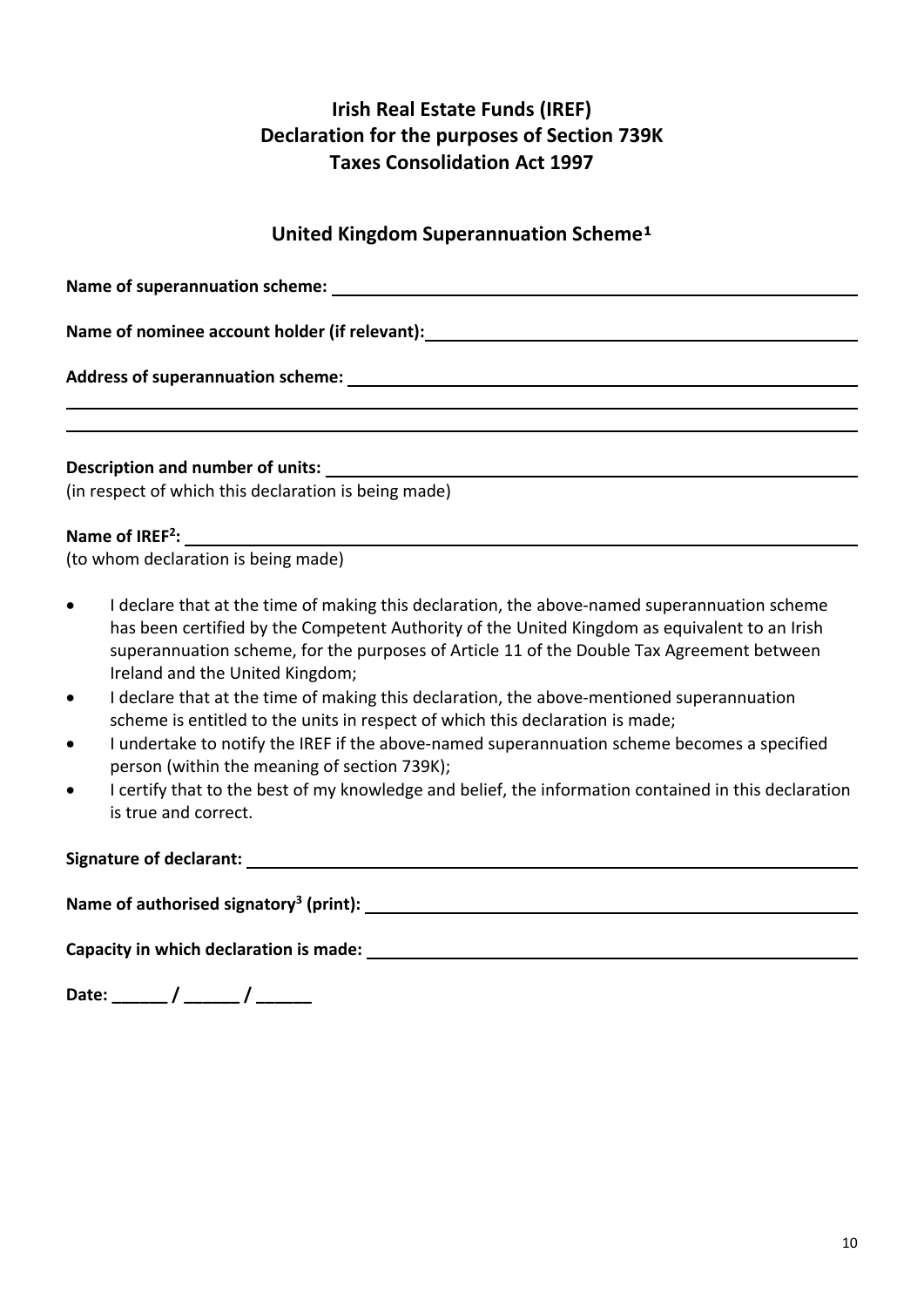- 1. A copy of the certification by the Competent Authority of the United Kingdom should be attached to this declaration.
- 2. The IREF is either:
	- (i) the investment undertaking, or
	- (ii) where the investment undertaking is an umbrella scheme, the sub-fund in which the units are held.
- 3. This declaration must be signed by a person who holds power of attorney from the superannuation scheme. A copy of the power of attorney should be furnished in support of this declaration.
- 4. This is a form authorised by the Revenue Commissioners. It may be subject to inspection by Revenue. It is an offence to make a false declaration.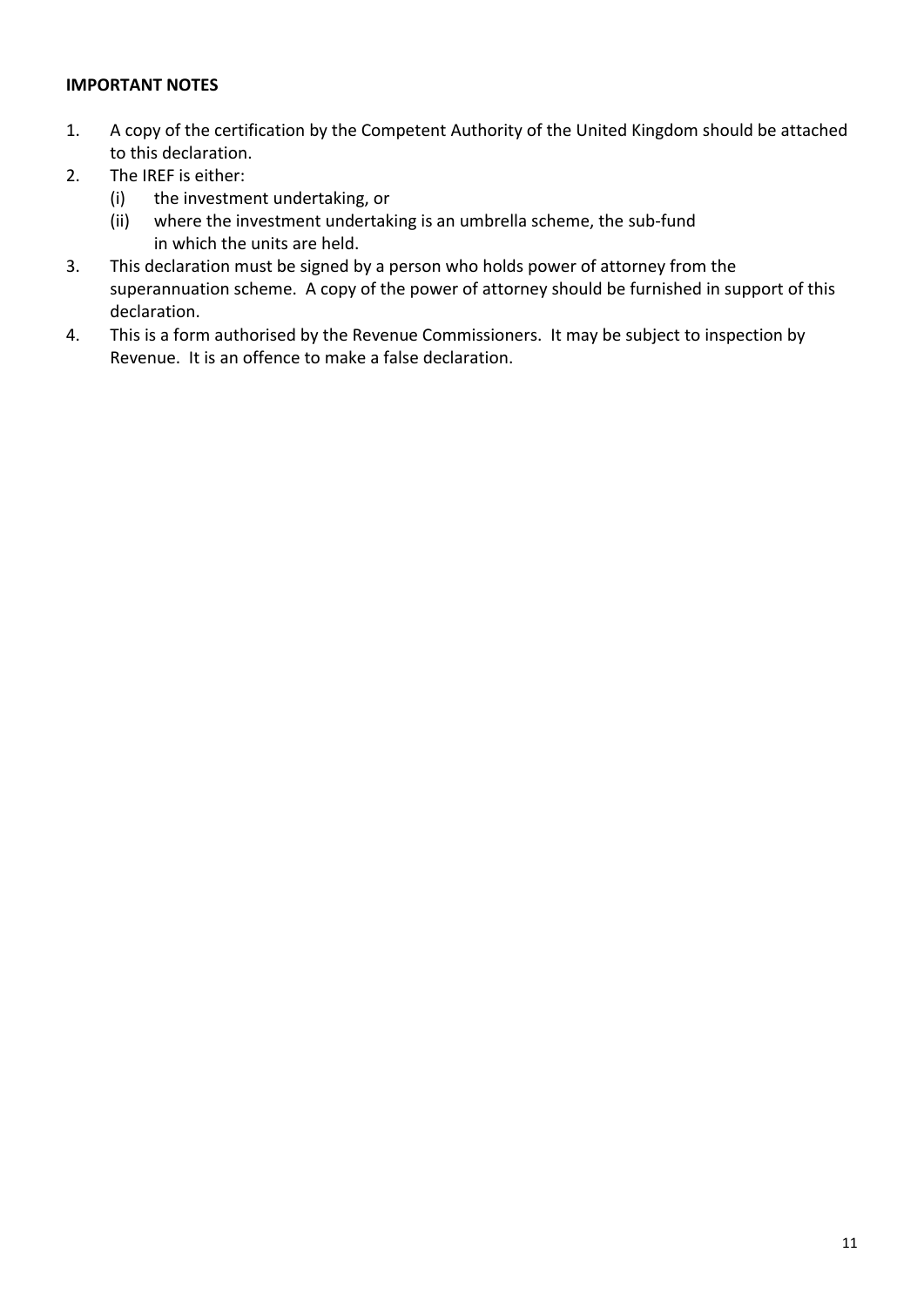### <span id="page-11-0"></span>**Investment Undertaking**

| Name of investment undertaking: Name of investment undertaking:                                                                                                                                                                                                                                                                                                                                                                                                                                                                                                                                                                                                                                                                                                                                                                                                                                                                            |
|--------------------------------------------------------------------------------------------------------------------------------------------------------------------------------------------------------------------------------------------------------------------------------------------------------------------------------------------------------------------------------------------------------------------------------------------------------------------------------------------------------------------------------------------------------------------------------------------------------------------------------------------------------------------------------------------------------------------------------------------------------------------------------------------------------------------------------------------------------------------------------------------------------------------------------------------|
| Name of nominee account holder (if relevant): __________________________________                                                                                                                                                                                                                                                                                                                                                                                                                                                                                                                                                                                                                                                                                                                                                                                                                                                           |
|                                                                                                                                                                                                                                                                                                                                                                                                                                                                                                                                                                                                                                                                                                                                                                                                                                                                                                                                            |
|                                                                                                                                                                                                                                                                                                                                                                                                                                                                                                                                                                                                                                                                                                                                                                                                                                                                                                                                            |
|                                                                                                                                                                                                                                                                                                                                                                                                                                                                                                                                                                                                                                                                                                                                                                                                                                                                                                                                            |
|                                                                                                                                                                                                                                                                                                                                                                                                                                                                                                                                                                                                                                                                                                                                                                                                                                                                                                                                            |
| Irish tax reference number/TIN of the investment undertaking: ___________________                                                                                                                                                                                                                                                                                                                                                                                                                                                                                                                                                                                                                                                                                                                                                                                                                                                          |
|                                                                                                                                                                                                                                                                                                                                                                                                                                                                                                                                                                                                                                                                                                                                                                                                                                                                                                                                            |
| (in respect of which this declaration is being made)                                                                                                                                                                                                                                                                                                                                                                                                                                                                                                                                                                                                                                                                                                                                                                                                                                                                                       |
|                                                                                                                                                                                                                                                                                                                                                                                                                                                                                                                                                                                                                                                                                                                                                                                                                                                                                                                                            |
| (to whom declaration is being made)                                                                                                                                                                                                                                                                                                                                                                                                                                                                                                                                                                                                                                                                                                                                                                                                                                                                                                        |
| I declare that at the time of making this declaration, the person entitled to the units is an<br>$\bullet$<br>investment undertaking;<br>I declare that at the time of making this declaration, the above named investment undertaking, is<br>$\bullet$<br>entitled to the units in respect of which this declaration is made;<br>I certify that the investment undertaking is not a specified person (within the meaning of section<br>$\bullet$<br>739K, following the application of section 739M);<br>I undertake to notify the IREF if the above named investment undertaking becomes a specified<br>$\bullet$<br>person;<br>I certify that, to the best of my knowledge and belief, the IREF is not a personal portfolio IREF in<br>$\bullet$<br>respect of the investment undertaking;<br>I certify that to the best of my knowledge and belief, the information contained in this declaration<br>$\bullet$<br>is true and correct. |
|                                                                                                                                                                                                                                                                                                                                                                                                                                                                                                                                                                                                                                                                                                                                                                                                                                                                                                                                            |
|                                                                                                                                                                                                                                                                                                                                                                                                                                                                                                                                                                                                                                                                                                                                                                                                                                                                                                                                            |
|                                                                                                                                                                                                                                                                                                                                                                                                                                                                                                                                                                                                                                                                                                                                                                                                                                                                                                                                            |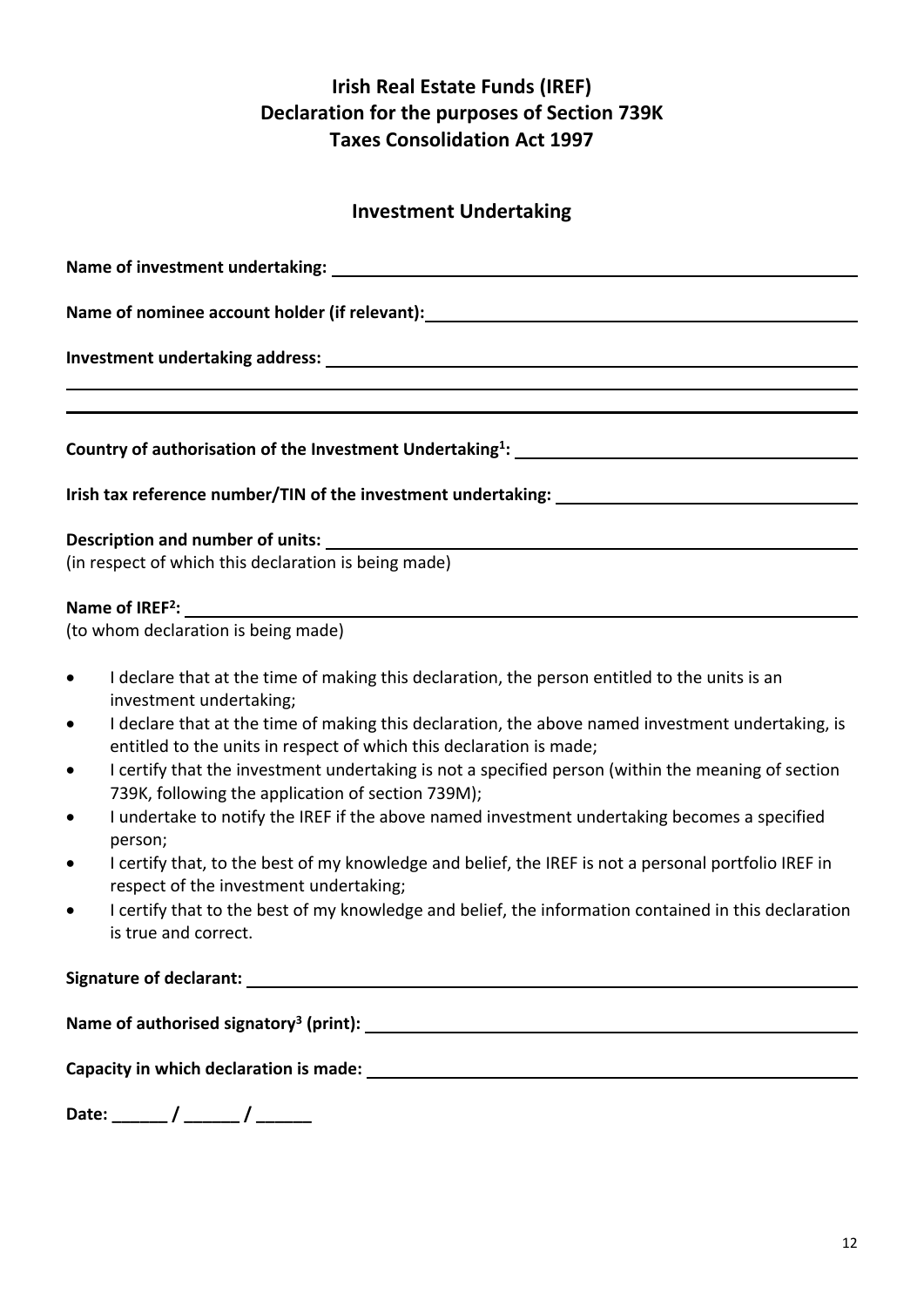- 1. Where the declaration is on behalf of a fund equivalent to an investment undertaking that is authorised by a Member State or an EEA State, refer to TDM [Part](https://www.revenue.ie/en/tax-professionals/tdm/income-tax-capital-gains-tax-corporation-tax/part-27/27-01b-02.pdf) [27-01b-02](https://www.revenue.ie/en/tax-professionals/tdm/income-tax-capital-gains-tax-corporation-tax/part-27/27-01b-02.pdf) for details on equivalency.
- 2. The IREF is either:
	- (i) the investment undertaking, or
	- (ii) where the investment undertaking is an umbrella scheme, the sub-fund
	- in which the units are held.
- 3. This declaration must be signed by an authorised officer of the investment undertaking. Where the investment undertaking is a company, the declaration must be signed by the company secretary or such other authorised officer of the company. It may also be signed by a person who holds power of attorney form the investment undertaking/company. A copy of the power of attorney should be furnished in support of this declaration.
- 4. This is a form authorised by the Revenue Commissioners. It may be subject to inspection by Revenue. It is an offence to make a false declaration.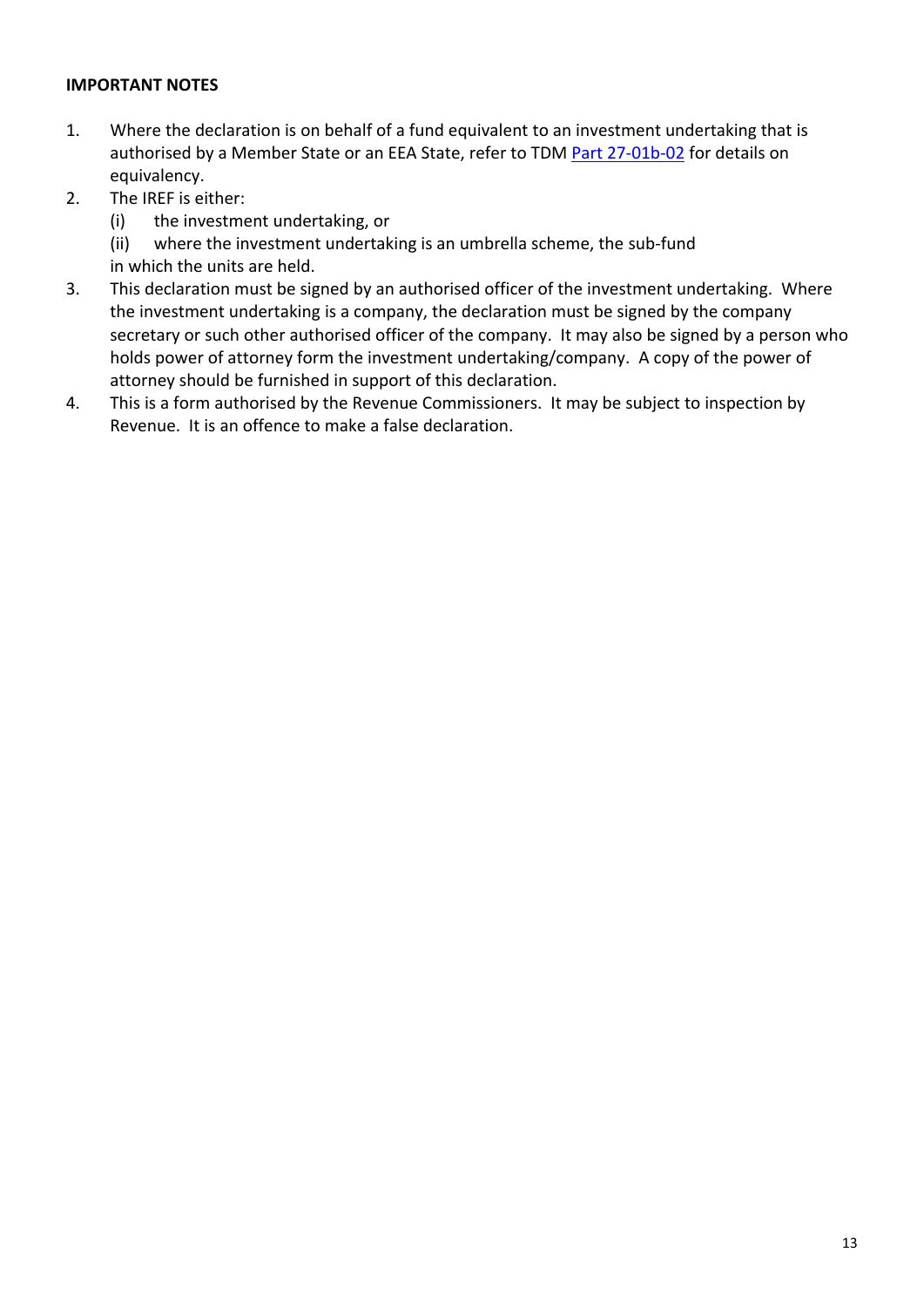### <span id="page-13-0"></span>**Company carrying on life business**

| Name of nominee account holder (if relevant): ___________________________________ |
|-----------------------------------------------------------------------------------|
|                                                                                   |
|                                                                                   |
|                                                                                   |
|                                                                                   |
|                                                                                   |
|                                                                                   |
| Irish tax reference number/TIN of the life company: _____________________________ |
|                                                                                   |
|                                                                                   |
| (in respect of which this declaration is being made)                              |
|                                                                                   |

#### **Name of IREF<sup>2</sup> :**

(to whom declaration is being made)

- I declare that at the time of making this declaration, the above named company is a company carrying on life business with the meaning of section 706;
- I declare that at the time of making this declaration, the above named company is entitled to the units in respect of which this declaration is made;
- I certify that the above named company is not a specified person (within the meaning of section 739K, following the application of section 739M);
- I undertake to notify the IREF if the above named company becomes a specified person;
- I certify that, to the best of my knowledge and belief, the IREF is not a personal portfolio IREF in respect of the life company;
- I certify that, to the best of my knowledge and belief, the information contained in this declaration is true and correct.

**Signature of declarant:**

**Name of authorised signatory<sup>3</sup> (print):**

**Capacity in which declaration is made:**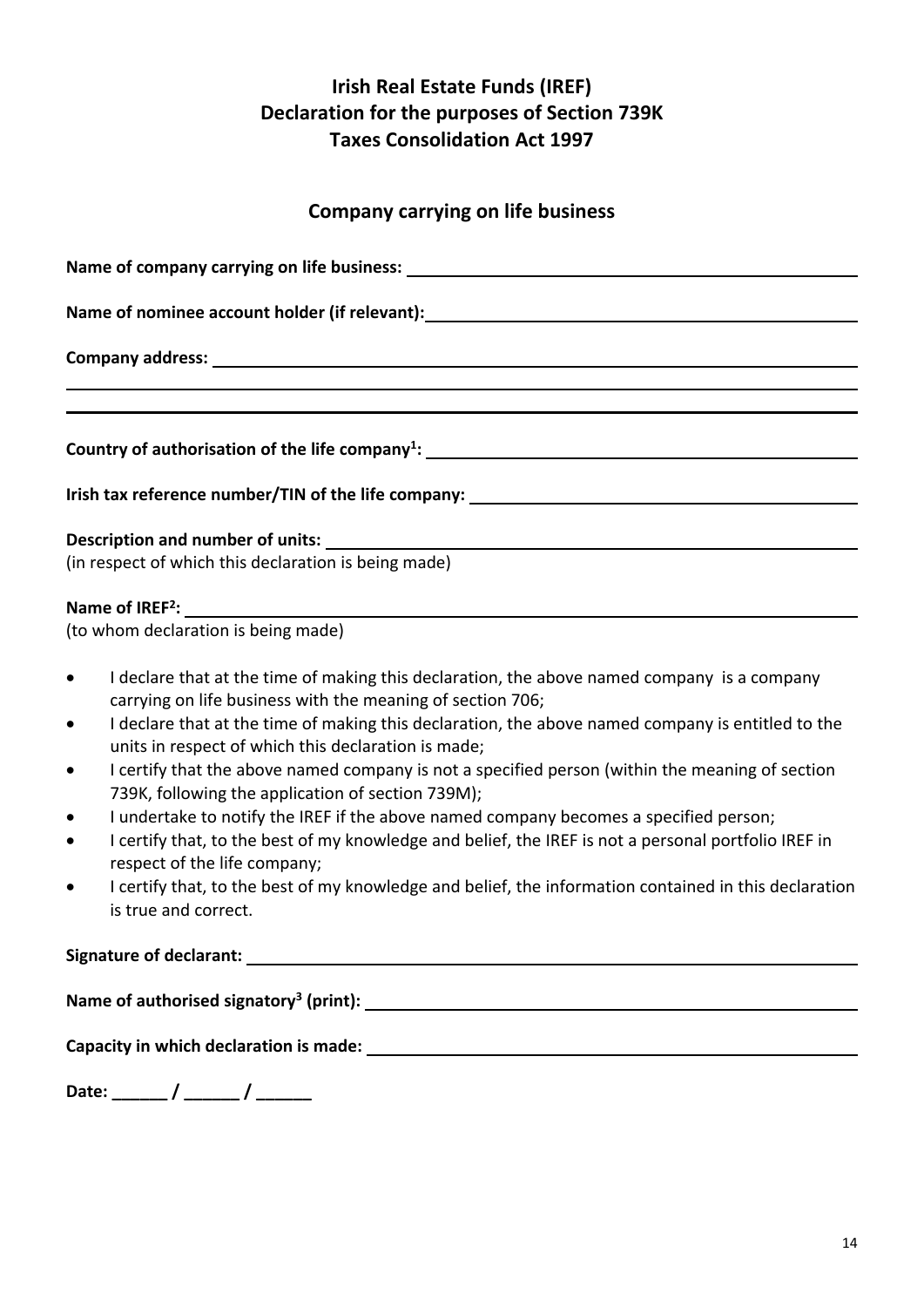- 1. Where the declaration is on behalf of a company carrying on life business that is authorised by a Member State or an EEA State, refer to TDM [Part](https://www.revenue.ie/en/tax-professionals/tdm/income-tax-capital-gains-tax-corporation-tax/part-27/27-01b-02.pdf) [27-01b-02](https://www.revenue.ie/en/tax-professionals/tdm/income-tax-capital-gains-tax-corporation-tax/part-27/27-01b-02.pdf) for details on equivalency.
- 2. The IREF is either:
	- (i) the investment undertaking, or
	- (ii) where the investment undertaking is an umbrella scheme, the sub-fund
	- in which the units are held.
- 3. This declaration must be signed by the company secretary or such other authorised officer of the company carrying on life business. It may also be signed by a person who holds the power of attorney from the company. A copy of the power of attorney should be furnished in support of this declaration.
- 4. This is a form authorised by the Revenue Commissioners. It may be subject to inspection by Revenue. It is an offence to make a false declaration.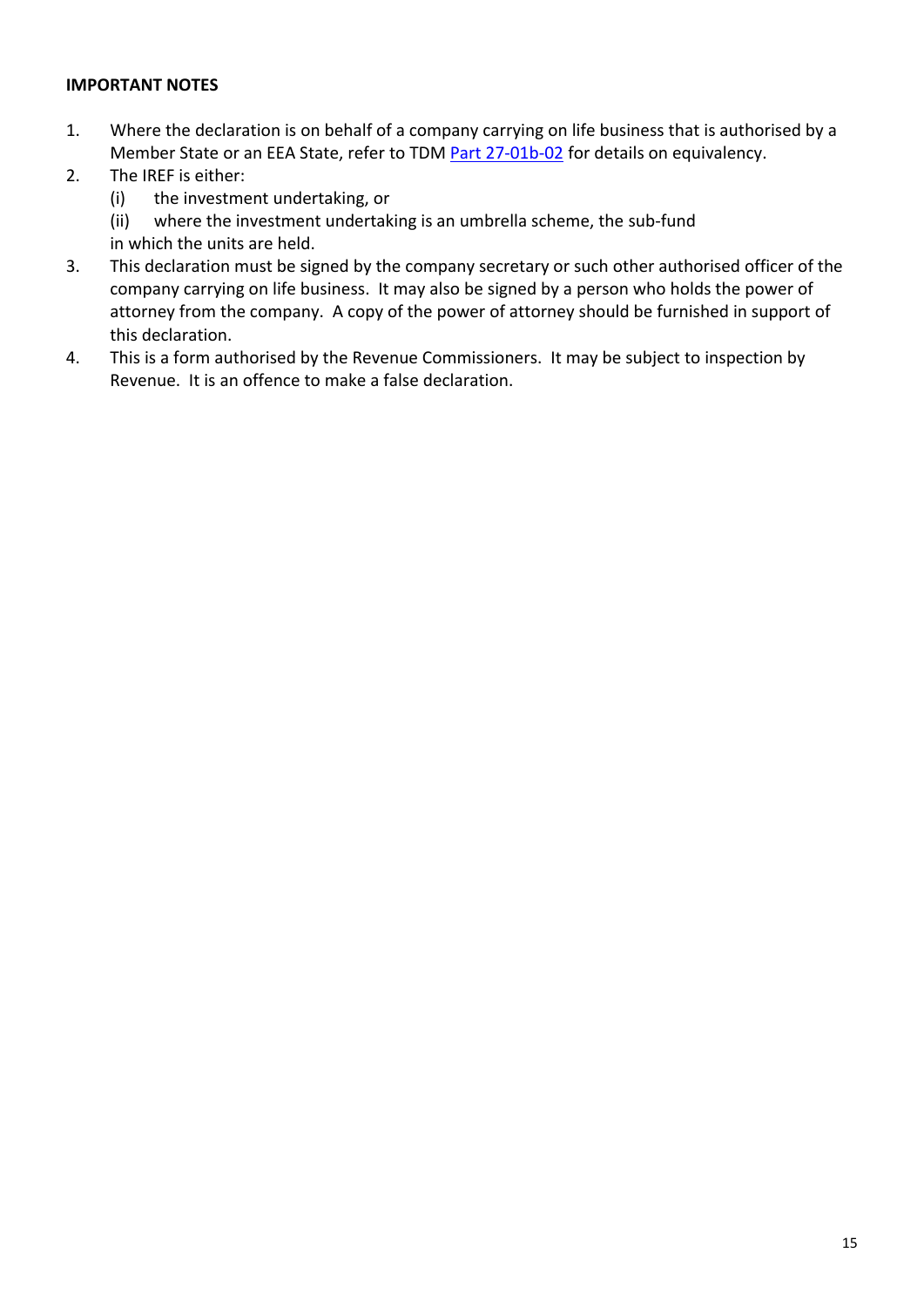<span id="page-15-0"></span>

| Charity <sup>1</sup>                                                                                                  |  |  |
|-----------------------------------------------------------------------------------------------------------------------|--|--|
|                                                                                                                       |  |  |
| Name of nominee account holder (if relevant):___________________________________                                      |  |  |
|                                                                                                                       |  |  |
| <u> 1989 - Johann Stoff, deutscher Stoff, der Stoff, der Stoff, der Stoff, der Stoff, der Stoff, der Stoff, der S</u> |  |  |
| Charity exemption number (CHY) as issued by Revenue: ___________________________                                      |  |  |
|                                                                                                                       |  |  |
| (in respect of which this declaration is being made)                                                                  |  |  |

### **Name of IREF<sup>2</sup> :**

(to whom declaration is being made)

- I declare that at the time of making this declaration, the above named charity is exempt from income tax under schedule D by virtue of section 207(1)(b) or corporation tax by virtue of section 207(1)(b) as it applies for the purposes of corporation tax under section 76(6);
- I declare that at the time of making this declaration, the above mentioned charity is entitled to the units in respect of which this declaration is made;
- I declare that at the time of making this declaration, the units in respect of which this declaration is made are held for charitable purposes only and form part of the assets of a body of persons or trust treated by the Revenue Commissioners as a body or trust established for charitable purposes only, or are, according to the rules or regulations established by statute, charter, decree, deed of trust or will, held for charitable purposes only and are so treated by the Revenue Commissioners;
- I undertake to notify the IREF if the above named charity becomes a specified person (within the meaning of section 739K);
- I certify that to the best of my knowledge and belief, the information contained in this declaration is true and correct.

#### **Signature of declarant:**

**Name of authorised signatory<sup>3</sup> (print):**

**Capacity in which declaration is made:**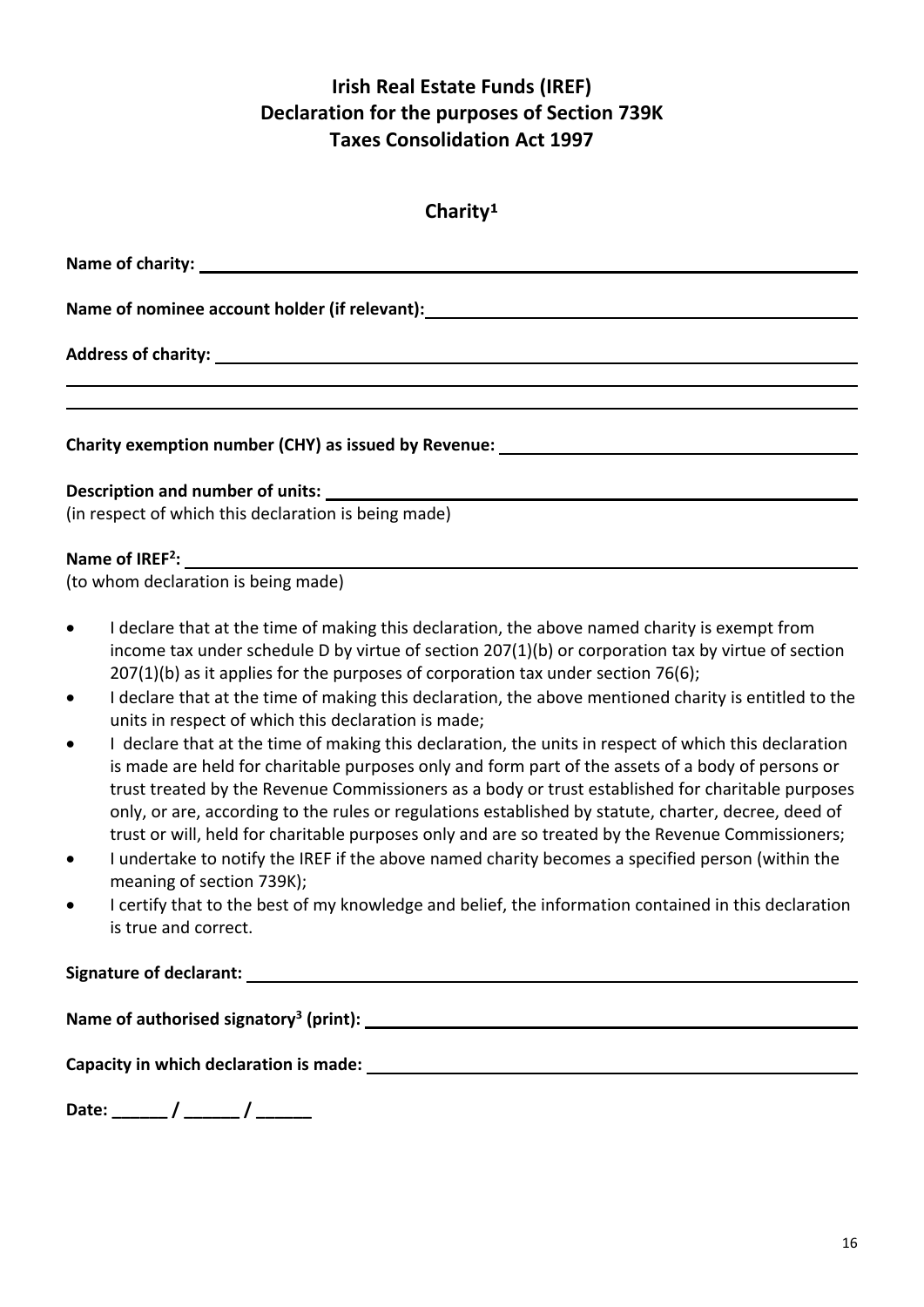- 1. Where the declaration is on behalf of an EU/EEA charity, refer to the TDM [Part](https://www.revenue.ie/en/tax-professionals/tdm/income-tax-capital-gains-tax-corporation-tax/part-27/27-01b-02.pdf) [27-01b-02](https://www.revenue.ie/en/tax-professionals/tdm/income-tax-capital-gains-tax-corporation-tax/part-27/27-01b-02.pdf) for details of equivalent treatment.
- 2. The IREF is either:
	- (i) the investment undertaking, or
	- (ii) where the investment undertaking is an umbrella scheme, the sub-fund
	- in which the units are held.
- 3. This declaration must be signed by the trustees or other authorised officer of a body of persons or trust established for charitable purposes only within the meaning of section 207 and section 208. Where a charity is a company, the declaration should be signed by the company secretary or such other authorised officer. It may also be signed by a person who holds power of attorney from the charity. A copy of the power of attorney should be furnished in support of this declaration.
- 4. This is a form authorised by the Revenue Commissioners. It may be subject to inspection by Revenue. It is an offence to make a false declaration.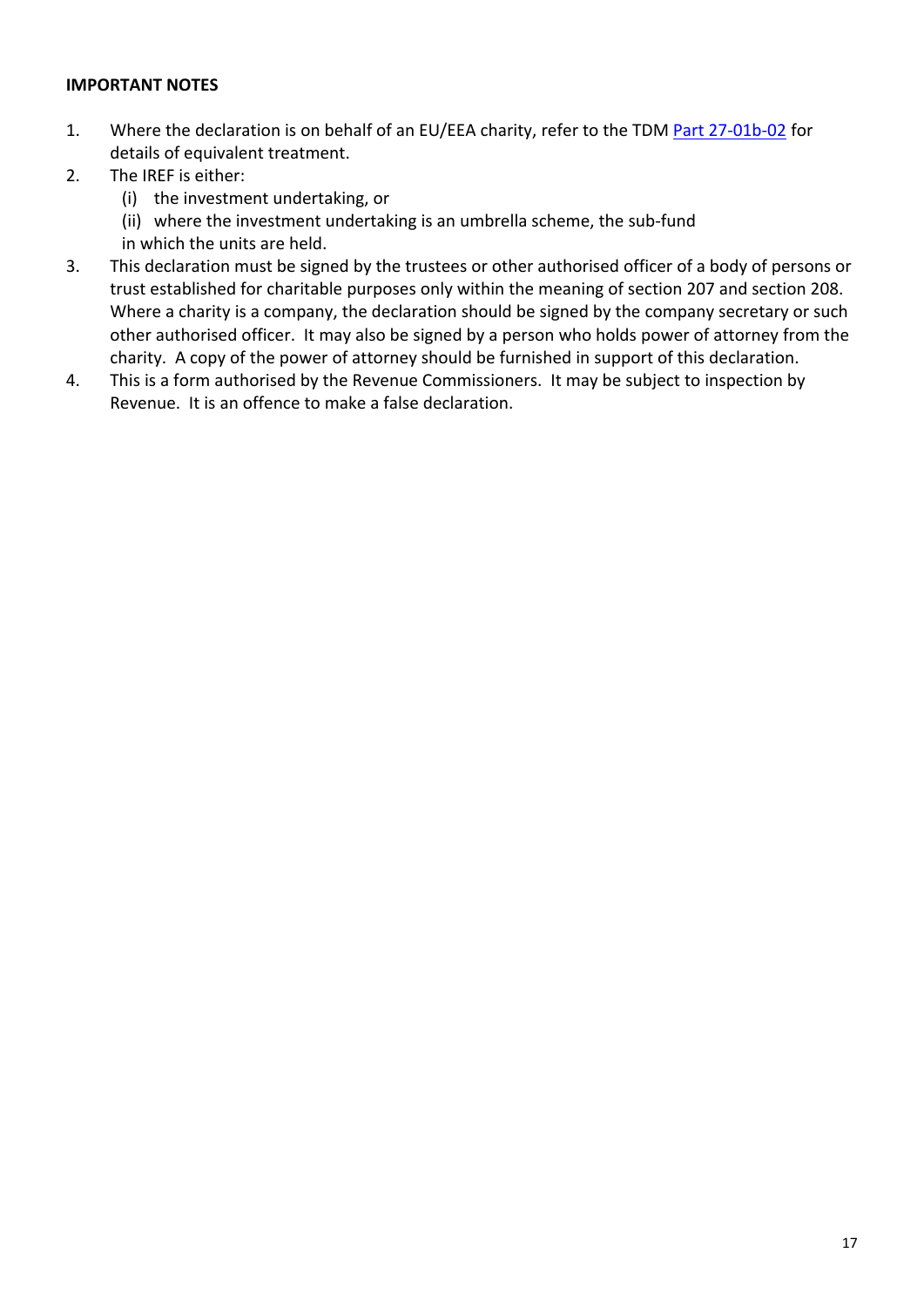# <span id="page-17-0"></span>**United Kingdom Charity<sup>1</sup>**

| Name of nominee account holder (if relevant): __________________________________                                                                                                                                                                                                                                                                                                                                                                                                                                                                                                                                                                                                                                                                                       |
|------------------------------------------------------------------------------------------------------------------------------------------------------------------------------------------------------------------------------------------------------------------------------------------------------------------------------------------------------------------------------------------------------------------------------------------------------------------------------------------------------------------------------------------------------------------------------------------------------------------------------------------------------------------------------------------------------------------------------------------------------------------------|
| ,我们也不会有什么。""我们的人,我们也不会有什么?""我们的人,我们也不会有什么?""我们的人,我们也不会有什么?""我们的人,我们也不会有什么?""我们的人                                                                                                                                                                                                                                                                                                                                                                                                                                                                                                                                                                                                                                                                                       |
| ,我们也不会有什么。""我们的人,我们也不会有什么?""我们的人,我们也不会有什么?""我们的人,我们也不会有什么?""我们的人,我们也不会有什么?""我们的人                                                                                                                                                                                                                                                                                                                                                                                                                                                                                                                                                                                                                                                                                       |
| (in respect of which this declaration is being made)                                                                                                                                                                                                                                                                                                                                                                                                                                                                                                                                                                                                                                                                                                                   |
|                                                                                                                                                                                                                                                                                                                                                                                                                                                                                                                                                                                                                                                                                                                                                                        |
| Name of $IREF^2$ : $\qquad \qquad$                                                                                                                                                                                                                                                                                                                                                                                                                                                                                                                                                                                                                                                                                                                                     |
| (to whom declaration is being made)                                                                                                                                                                                                                                                                                                                                                                                                                                                                                                                                                                                                                                                                                                                                    |
| I declare that at the time of making this declaration, the above named charity has been certified<br>$\bullet$<br>by the Competent Authority of the United Kingdom as equivalent to an Irish Charity, for the<br>purposes of Article 11 of the Double Tax Agreement between Ireland and the United Kingdom;<br>I declare that at the time of making this declaration, the above mentioned charity is entitled to the<br>$\bullet$<br>units in respect of which this declaration is made;<br>I undertake to notify the IREF if the above named charity becomes a specified person (within the<br>$\bullet$<br>meaning of section 739K);<br>I certify that to the best of my knowledge and belief, the information contained in this declaration<br>is true and correct. |
|                                                                                                                                                                                                                                                                                                                                                                                                                                                                                                                                                                                                                                                                                                                                                                        |
| Name of authorised signatory <sup>3</sup> (print): $\qquad \qquad$                                                                                                                                                                                                                                                                                                                                                                                                                                                                                                                                                                                                                                                                                                     |
|                                                                                                                                                                                                                                                                                                                                                                                                                                                                                                                                                                                                                                                                                                                                                                        |
| Date: ______/ ______/ _______                                                                                                                                                                                                                                                                                                                                                                                                                                                                                                                                                                                                                                                                                                                                          |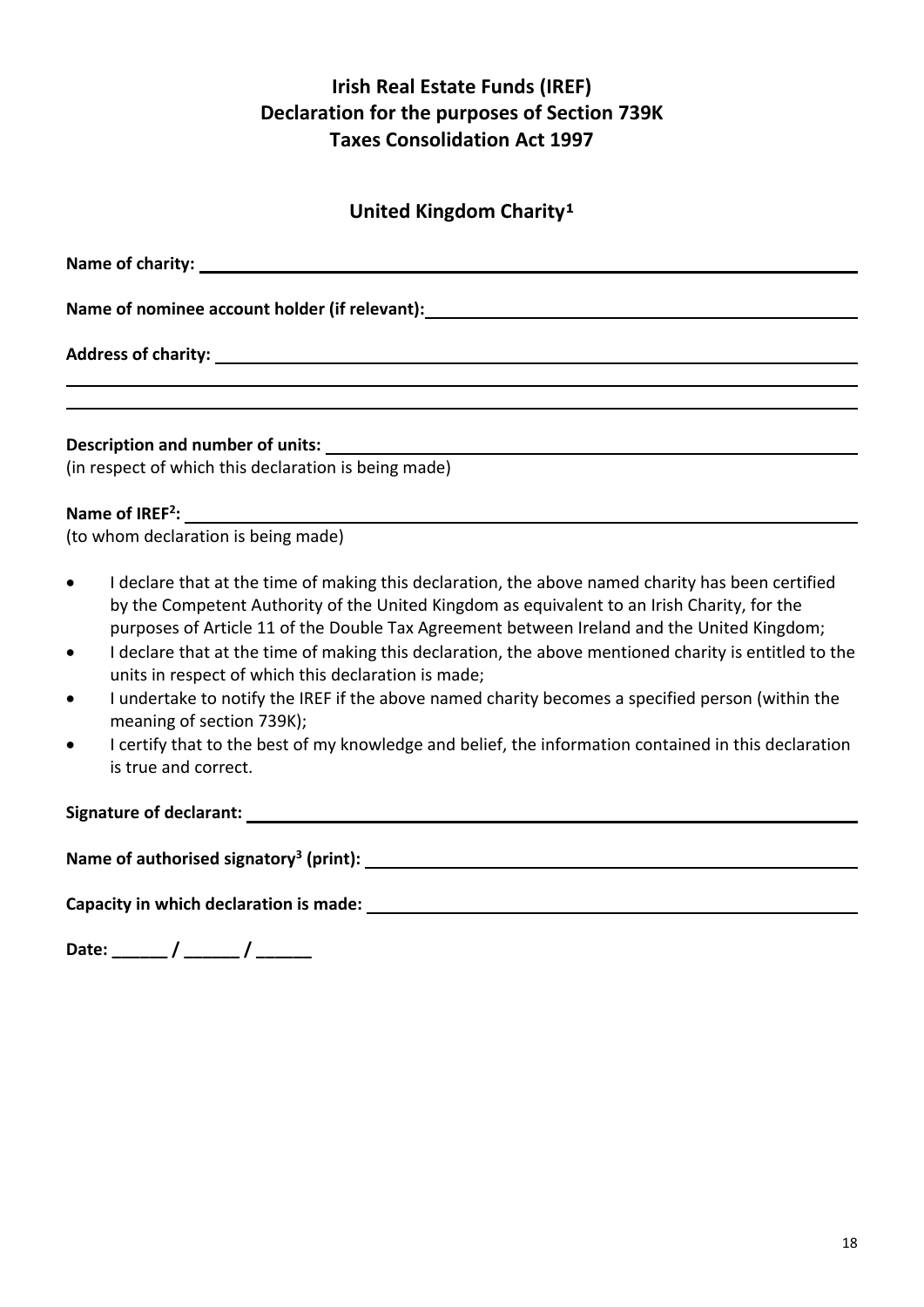- 1. A copy of the certification by the Competent Authority of the United Kingdom should be attached to this declaration.
- 2. The IREF is either:
	- (i) the investment undertaking, or
	- (ii) where the investment undertaking is an umbrella scheme, the sub-fund in which the units are held.
- 3. This declaration must be signed by the trustees or other authorised officer of a body of persons or trust established for charitable purposes. Where a charity is a company, the declaration should be signed by the company secretary or such other authorised officer. It may also be signed by a person who holds power of attorney from the charity. A copy of the power of attorney should be furnished in support of this declaration.
- 4. This is a form authorised by the Revenue Commissioners. It may be subject to inspection by Revenue. It is an offence to make a false declaration.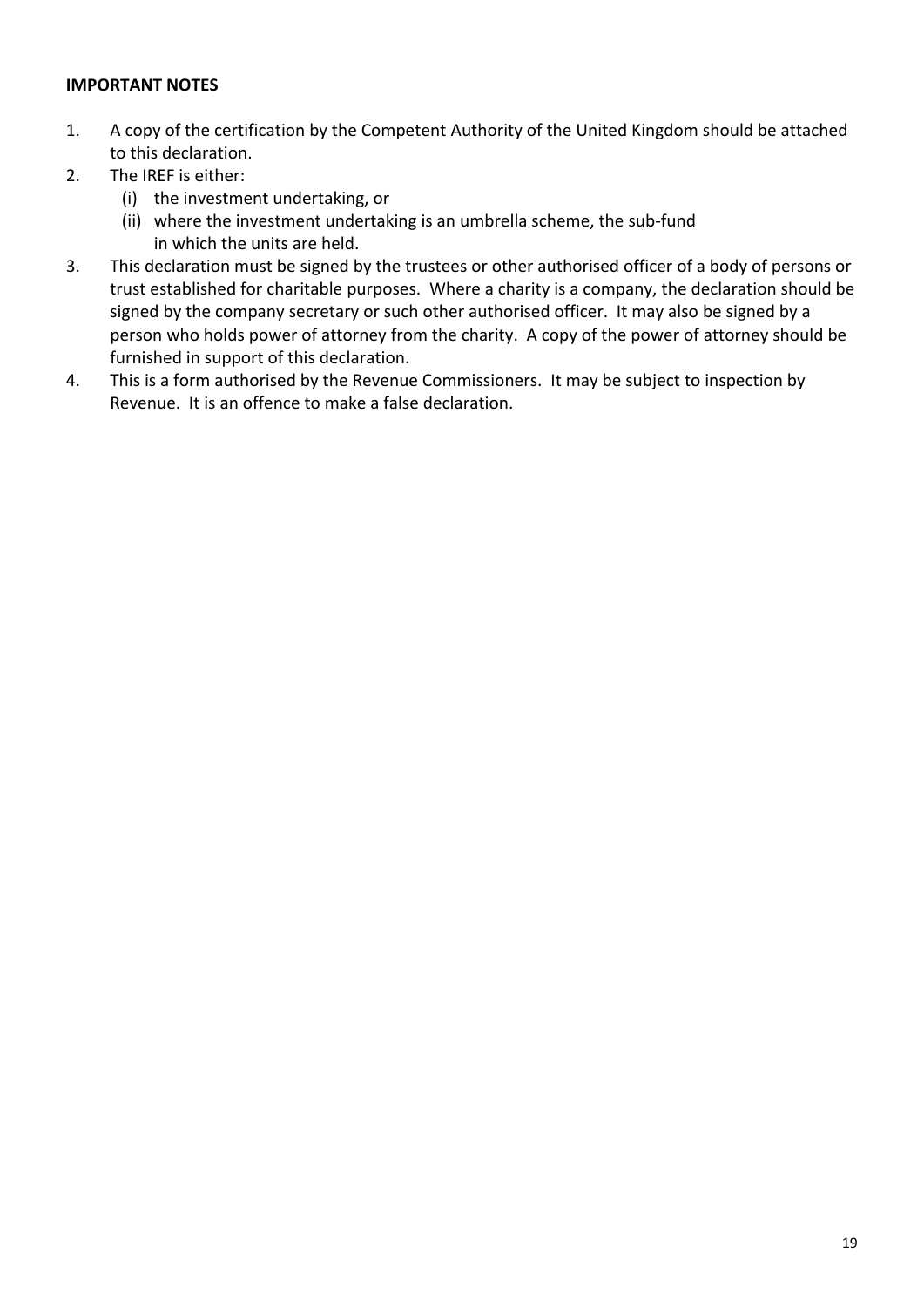<span id="page-19-0"></span>

| Name of nominee account holder (if relevant): Name of nominal systems of nominee account holder                                                                                                                                                                                                                                                                                                                                                                                                                                                                                                                                                                      |
|----------------------------------------------------------------------------------------------------------------------------------------------------------------------------------------------------------------------------------------------------------------------------------------------------------------------------------------------------------------------------------------------------------------------------------------------------------------------------------------------------------------------------------------------------------------------------------------------------------------------------------------------------------------------|
| Address of Credit Union: Note that the contract of the contract of the contract of the contract of the contract of the contract of the contract of the contract of the contract of the contract of the contract of the contrac                                                                                                                                                                                                                                                                                                                                                                                                                                       |
|                                                                                                                                                                                                                                                                                                                                                                                                                                                                                                                                                                                                                                                                      |
|                                                                                                                                                                                                                                                                                                                                                                                                                                                                                                                                                                                                                                                                      |
|                                                                                                                                                                                                                                                                                                                                                                                                                                                                                                                                                                                                                                                                      |
| (in respect of which this declaration is being made)                                                                                                                                                                                                                                                                                                                                                                                                                                                                                                                                                                                                                 |
|                                                                                                                                                                                                                                                                                                                                                                                                                                                                                                                                                                                                                                                                      |
|                                                                                                                                                                                                                                                                                                                                                                                                                                                                                                                                                                                                                                                                      |
| I declare that at the time of making this declaration, the above named Credit Union is entitled to<br>$\bullet$<br>the units in respect of which this declaration is made;<br>I declare that at the time this declaration is made, the person entitled to the units is a Credit Union<br>$\bullet$<br>within the meaning of section 2 of the Credit Union Act 1997;<br>I undertake to notify the IREF if the above named Credit Union becomes a specified person (within<br>$\bullet$<br>the meaning of section 739K);<br>I declare that, to the best of my knowledge and belief, the information contained in this<br>$\bullet$<br>declaration is true and correct. |
|                                                                                                                                                                                                                                                                                                                                                                                                                                                                                                                                                                                                                                                                      |
|                                                                                                                                                                                                                                                                                                                                                                                                                                                                                                                                                                                                                                                                      |
|                                                                                                                                                                                                                                                                                                                                                                                                                                                                                                                                                                                                                                                                      |
| Date: _____/ _____/ ______                                                                                                                                                                                                                                                                                                                                                                                                                                                                                                                                                                                                                                           |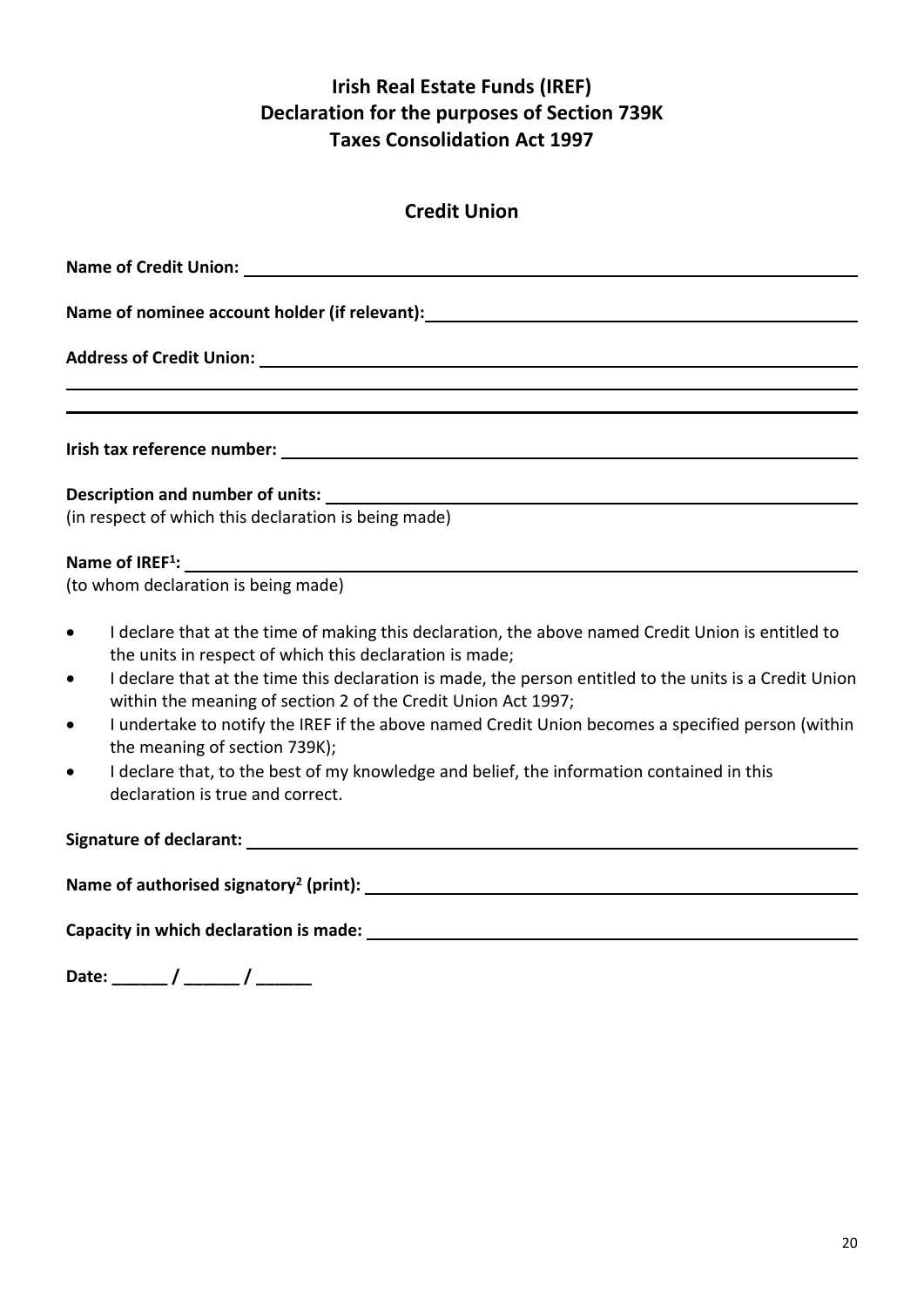- 1. The IREF is either:
	- (i) the investment undertaking, or
	- (ii) where the investment undertaking is an umbrella scheme, the sub-fund in which the units are held.
- 2. This declaration must be signed by the company secretary or such other authorised officer. It may also be signed by a person who holds power of attorney from the Credit Union. A copy of the power of attorney should be furnished with the declaration.
- 3. This is a form authorised by the Revenue Commissioners. It may be subject to inspection by Revenue. It is an offence to make a false declaration.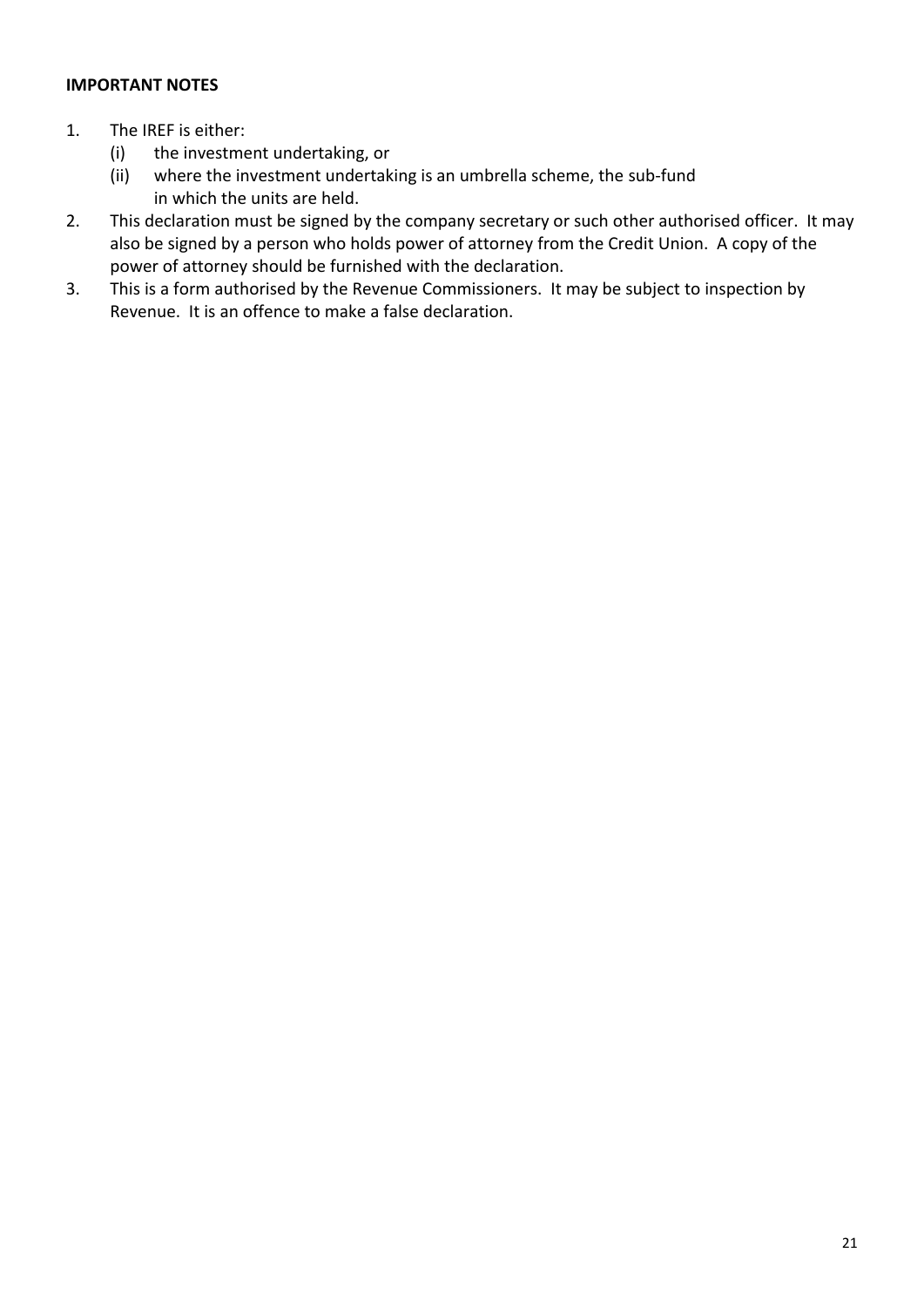# <span id="page-21-0"></span>**Qualifying Company (within the meaning of section 110 TCA 1997)**

| Name of nominee account holder (if relevant): __________________________________                                                                                     |  |  |  |
|----------------------------------------------------------------------------------------------------------------------------------------------------------------------|--|--|--|
|                                                                                                                                                                      |  |  |  |
| ,我们也不会有什么?""我们的人,我们也不会有什么?""我们的人,我们也不会有什么?""我们的人,我们也不会有什么?""我们的人,我们也不会有什么?""我们的人                                                                                     |  |  |  |
| <u> 1989 - Johann Stoff, amerikansk politiker (d. 1989)</u>                                                                                                          |  |  |  |
|                                                                                                                                                                      |  |  |  |
| Description and number of units:                                                                                                                                     |  |  |  |
| (in respect of which this declaration is being made)                                                                                                                 |  |  |  |
|                                                                                                                                                                      |  |  |  |
| (to whom declaration is being made)                                                                                                                                  |  |  |  |
| I declare that the above named company is entitled to the units in respect of which this<br>$\bullet$<br>declaration is made;                                        |  |  |  |
| I declare that at the time of making this declaration, the person entitled to the units is a qualifying<br>$\bullet$<br>company (within the meaning of section 110); |  |  |  |
| I undertake to notify the IREF if the above named qualifying company becomes a specified person<br>$\bullet$<br>(within the meaning of section 739K);                |  |  |  |
| I certify that to the best of my knowledge and belief, the information contained in this declaration<br>$\bullet$<br>is true and correct.                            |  |  |  |
|                                                                                                                                                                      |  |  |  |
|                                                                                                                                                                      |  |  |  |
|                                                                                                                                                                      |  |  |  |
| Date: ______ / ______ / ______                                                                                                                                       |  |  |  |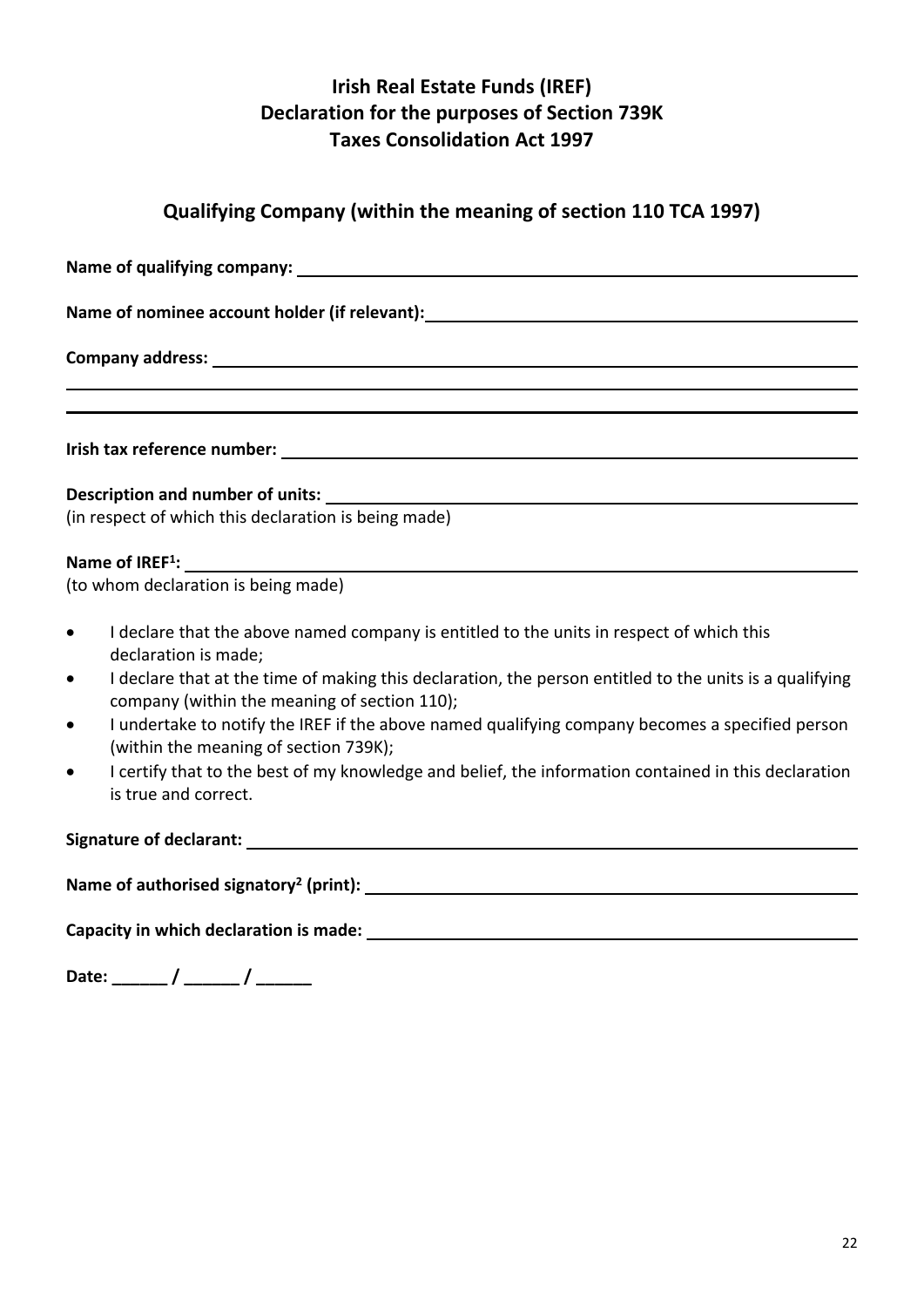- 1. The IREF is either:
	- (i) the investment undertaking, or
	- (ii) where the investment undertaking is an umbrella scheme, the sub-fund in which the units are held.
- 2. This declaration must be signed by the company secretary or such other authorised officer of the qualifying company. It may also be signed by a person who holds the power of attorney from the qualifying company. A copy of the power of attorney should be furnished in support of this declaration.
- 3. This is a form authorised by the Revenue Commissioners. It may be subject to inspection by Revenue. It is an offence to make a false declaration.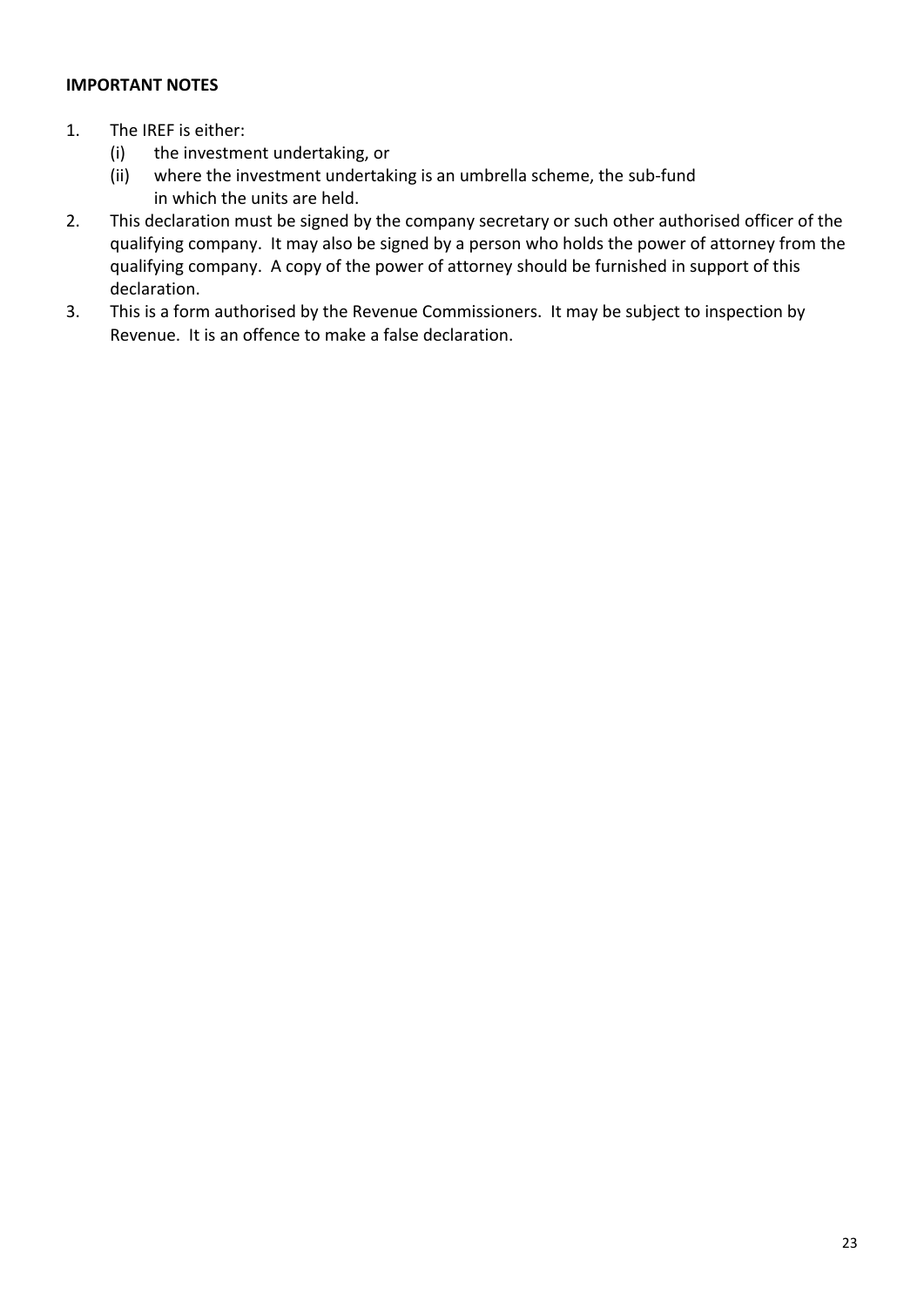### <span id="page-23-0"></span>**Qualifying intermediary<sup>1</sup> acting on behalf of pension schemes, PRSAs, ARFs, AMRFs, charities or credit unions**

**Name of qualifying intermediary:**

**Address of qualifying intermediary:**

### **Description and number of units:**

#### **Account reference:**

(in respect of which this declaration is being made)

#### **Name of IREF:**

(to whom this declaration is being made)

I declare that I am only applying for units on behalf of persons who are –

- a pension scheme;
- a PRSA (including vested PRSA);
- a qualifying fund manager in respect of an ARF or an AMRF;
- Credit Unions; or
- a charity,

none of whom is a specified person, following the application of section 739M(3), in respect of the IREF into which the investment is made;

I also declare that -

- unless I specifically notify you to the contrary at the time of application, all applications for units made by me from the date of this application will be made on behalf of the persons referred to above; and
- I will inform you in writing if I become aware that any person from whom I accept investments ceases to be a person referred to above.

**Signature of declarant:**

**Name of authorised signatory<sup>2</sup> (print):**

**Capacity in which declaration is made:**

| Date: |  |  |
|-------|--|--|
|-------|--|--|